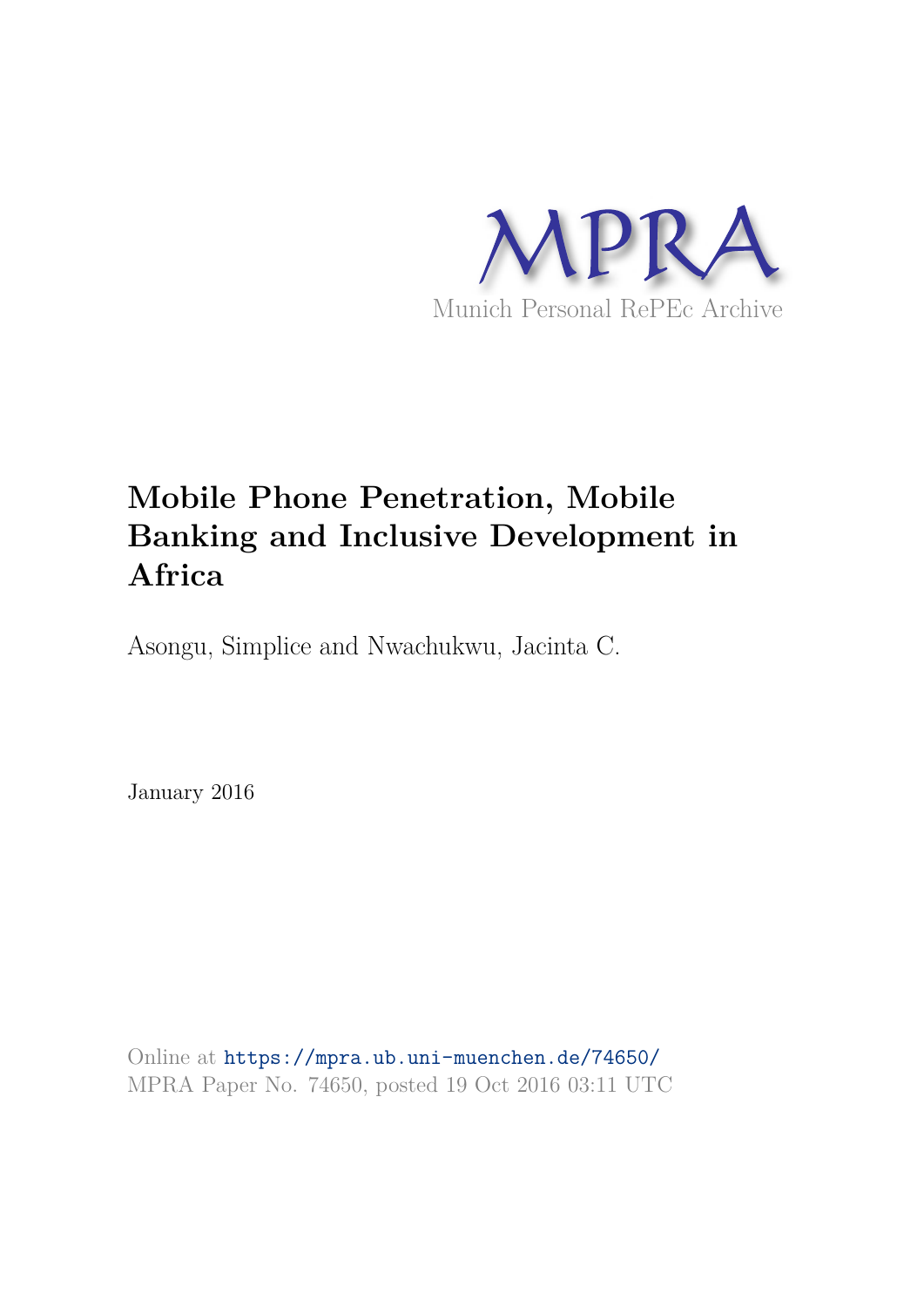# A G D I Working Paper

### WP/16/021

### **Mobile Phone Penetration, Mobile Banking and Inclusive Development in Africa**

Published: African Finance Journal, 18(1), pp. 34-52

**Simplice A. Asongu** 

African Governance and Development Institute, P.O. Box 8413 Yaoundé, Cameroon. E-mail: [asongusimplice@yahoo.com](mailto:asongusimplice@yahoo.com) [/asongus@afridev.org](mailto:/asongus@afridev.org) 

**Jacinta C. Nwachukwu**  School of Economics, Finance and Accounting, Faculty of Business and Law, Coventry University Priory Street, Coventry, CV1 5FB, UK Email: [jacinta.nwachukwu@coventry.ac.uk](mailto:jacinta.nwachukwu@coventry.ac.uk)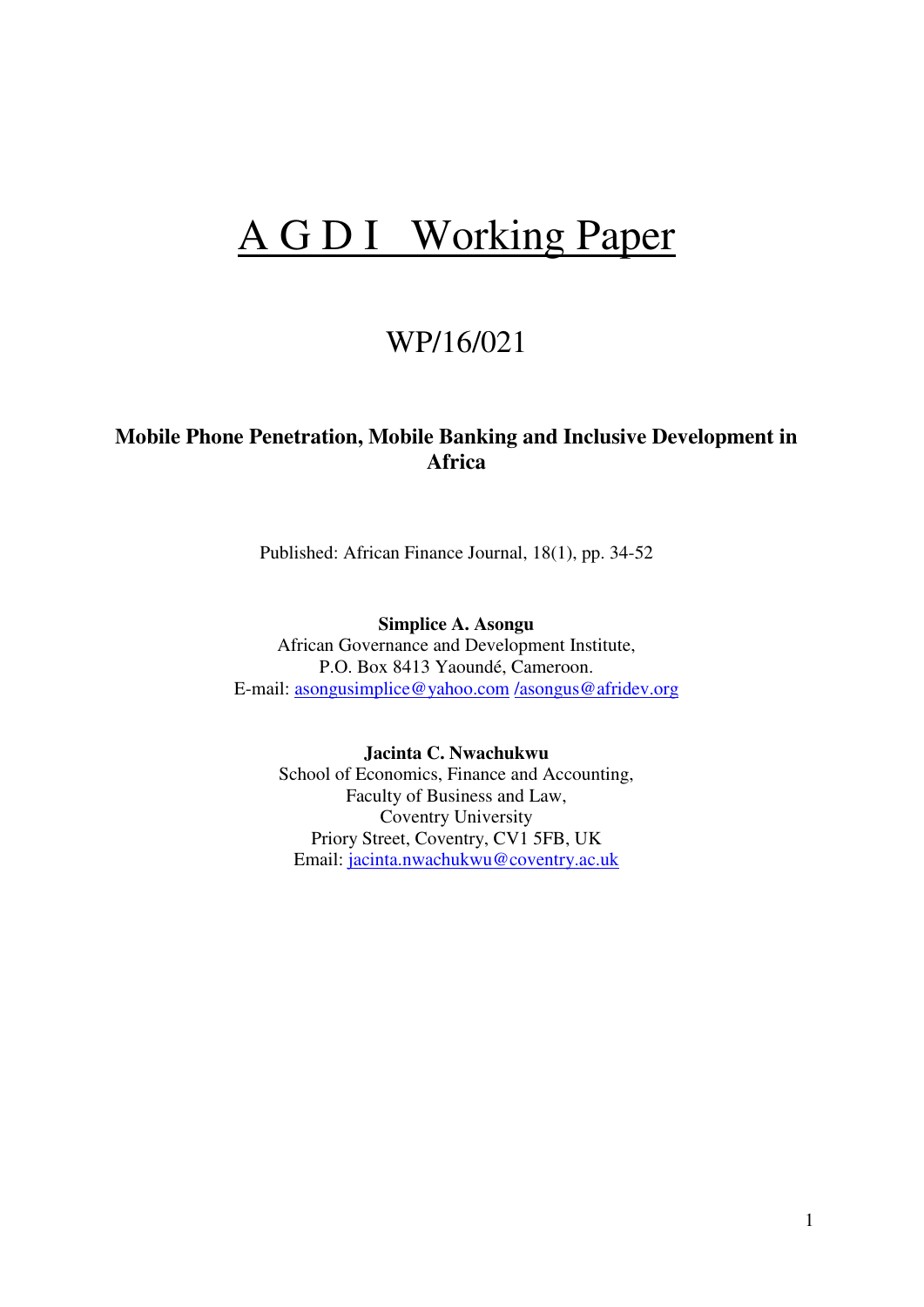2016 African Governance and Development Institute WP/16/021

#### **AGDI Working Paper**

Research Department

#### **Mobile Phone Penetration, Mobile Banking and Inclusive Development in Africa**

**Simplice A. Asongu & Jacinta C. Nwachukwu** 

January 2016

#### **Abstract**

The study assesses the role of mobile phones and mobile banking in decreasing inequality in 52 African countries. The empirical procedure involves first, examining the income-redistributive effect of mobile phone penetration and then investigating the contribution of mobile banking services in this relationship. The findings suggest an equalizing income-redistributive effect of 'mobile phone penetration' and 'mobile banking', with a higher income-equalizing effect from mobile banking compared to mobile phone penetration. Poverty alleviation channels explaining this difference in inequality mitigating propensity are discussed.

*JEL Classification*: E00; G20; L96; O17; O33 *Keywords*: Banking; Mobile Phones; Shadow Economy; Financial Development; Africa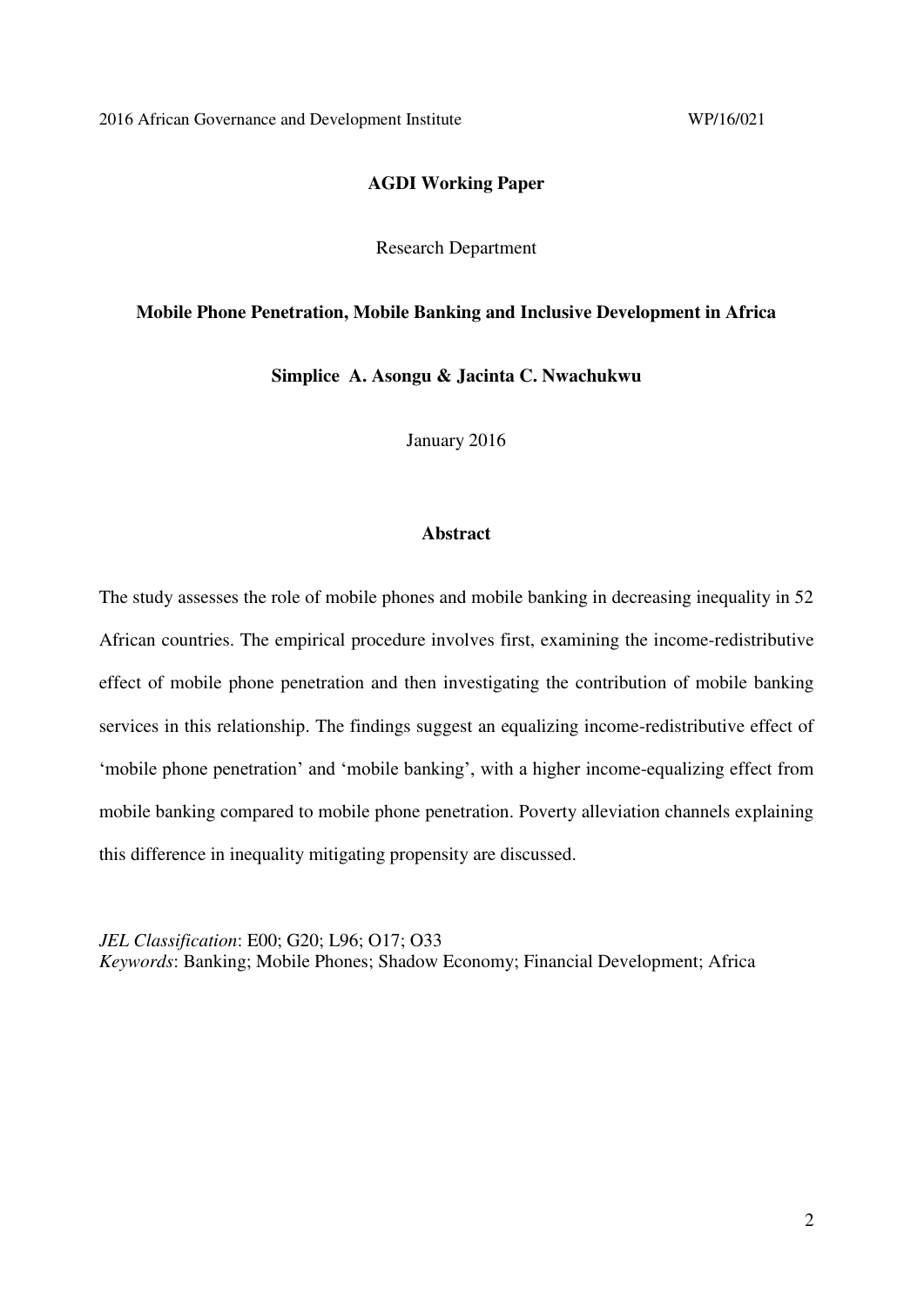#### **1. INTRODUCTION**

In spite of a recent narrative suggesting that Africa '*is on time*' in some targets of the Millennium Development Goals (MDGs) (Pinkivskiy & Sala-i-Martin, 2014), some stylized facts suggest that the continent's growth is being marred by growing income inequality (Blas, 2014). The latter narrative is in line with Piketty (2014) and is also broadly consistent with a stream of literature on the role of income inequality on poverty (Kalwij & Verschoor, 2007; Fosu, 2011; Fosu, 2014; Adams, 2004; Thorbecke, 2013; Asongu, 2016; Kodila-Tedika & Asongu,  $2015$ <sup>1</sup>. Depending on the period of study, the former description is in accordance with poverty reduction (Young, 2012) and inequality mitigation (Fosu, 2015) on the African continent<sup>2</sup>. The conclusions of Fosu (2015), which are consistent with Piketty (2015), are valid both for developing economies (Fosu, 2010c) and African nations (Fosu, 2008; Fosu, 2009; Fous, 2010a; Fosu, 2010b)<sup>3</sup>. Based on recent data however, African economies have done relatively well compared to other developing countries (Fosu, 2015). This edge in inclusive growth could be traceable, inter alia, to the phenomenon of mobile telephony.

Many lives have been improved by the mobile revolution that is providing beyond communication, basic financial access in the forms of phone-based money transfer and storage (Jonathan & Camilo, 2008; Demombynes & Thegeya, 2012; Asongu, 2013a; Asongu, 2013b; Asongu,  $2015a$ <sup>4</sup>. The significant growth and penetration rates of mobile telephony that are

<sup>&</sup>lt;sup>1</sup> The stream of works has clearly articulated the importance of, inter alia: a good understanding of growth elasticity instruments (Adam, 2014); the direct linkage between inequality and efforts in poverty mitigation (Kakwani, 1993; Datt & Ravallion, 1992; Fosu, 2015; Ali & Thorbecke, 2000) and the relevance of inequality when considering economic growth as a tool in fighting inequality (Easterly, 2000; Ravallion, 1997; Fosu, 2010a; Fosu, 2014).

<sup>2</sup> Some conclusions articulating the two narratives include: "*The study finds that the responsiveness of poverty to income is a decreasing function of inequality*" (Fosu, 2010b: 818); "*The responsiveness of poverty to income is a decreasing function of inequality and the inequality elasticity of poverty is actually larger than the income elasticity of poverty*" (Fosu, 2010c: 1432) and "*In general, high initial levels of inequality limit the effectiveness of growth in reducing poverty while growing inequality increases poverty directly for a given level of growth*" (Fosu, 2011: 11).

 $3$  Under the assumption that growth is exogenous to industrialisation, the narratives of Fosu and Piketty converge. This convergence is in line with a growing stream of literature on post-2015 Sustainable Development objectives (United Nations: UN, 2013: 7-13; Ncube et al., 2014; Singh, 2014).

<sup>4</sup> Access to and use of bank services remain substantial issues affecting African development (Efobi et al., 2014; Aikaeli, 2011; Muchai, 2013).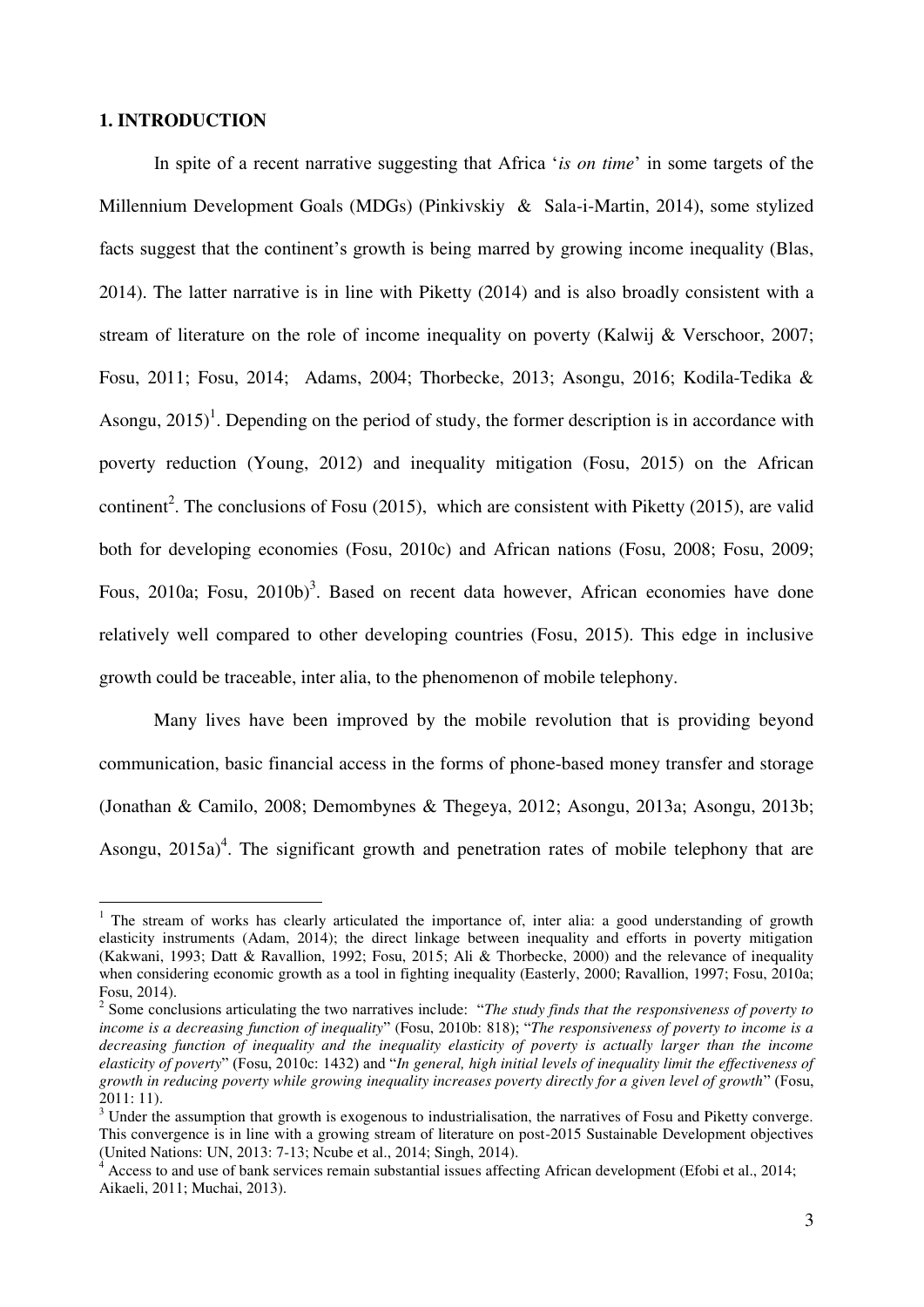transforming cell phones into pocket-banks in Africa is providing countries on the continent with more affordable and cost-effective means of bringing on board a large part of the population that hitherto has been marginalized in formal financial services for decades. At the 2007 'Connect Africa' summit, Paul Kagame, president of Rwanda characteristically emphasized: "*in ten short years, what was once an object of luxury and privilege, the mobile phone has become a basic necessity in Africa*" (Aker & Mbiti, 2010: 208). An article in *The Economist* (2008) also later postulated: "*a device that was a yuppie toy not so long ago has now become a potent for economic development in the world's poorest countries*". In other words, the mobile phone has become an important tool for economic development. This paper seeks to examine how these sentiments and slogans are reflected on income redistribution from 'mobile phone penetration' and 'mobile banking' perspectives. The assessment is of policy relevance not only to banks and Micro Financial Institutions (MFIs) but also to governments, financial regulators as well as development partners who are providing support to improve the livelihoods of Africans through poverty reduction and sustained economic growth.

 Beyond the need to assess these sentiments and slogans, there is a growing body of literature emphasizing the imperative for more scholarly research on the burgeoning phenomenon of mobile penetration<sup>5</sup>. Little research attention has been focused on the adoption and socioeconomic impacts of mobile (m)-banking (payments) systems in the developing world (Maurer, 2008; Jonathan & Camilo, 2008; Thacker & Wright, 2012; Asongu, 2015a). Most studies on mobile penetration have been theoretical and qualitative in nature (Maurer, 2008; Jonathan & Camilo, 2008; Merritt, 2010; Thacker & Wright, 2012), with the few existing empirical works hinging on country-specific and micro-level data mostly collected from surveys (Demombynes & Thegeya, 2012; Asongu, 2015a). As far as we have reviewed (and to

 5 "*Relative to the spread of some other technologies that have been introduced in sub-Saharan Africa-improved seeds, solar cook stoves and agricultural technology-mobile phones adoption has occurred at a staggering rate on the continent. Yet few empirical economic studies have examined mobile phone adoption. This could be due to a variety of factors, including unreliable or nonexistent data on individual level adoption (leading to measurement error)*…" Aker & Mbiti (2010: 225).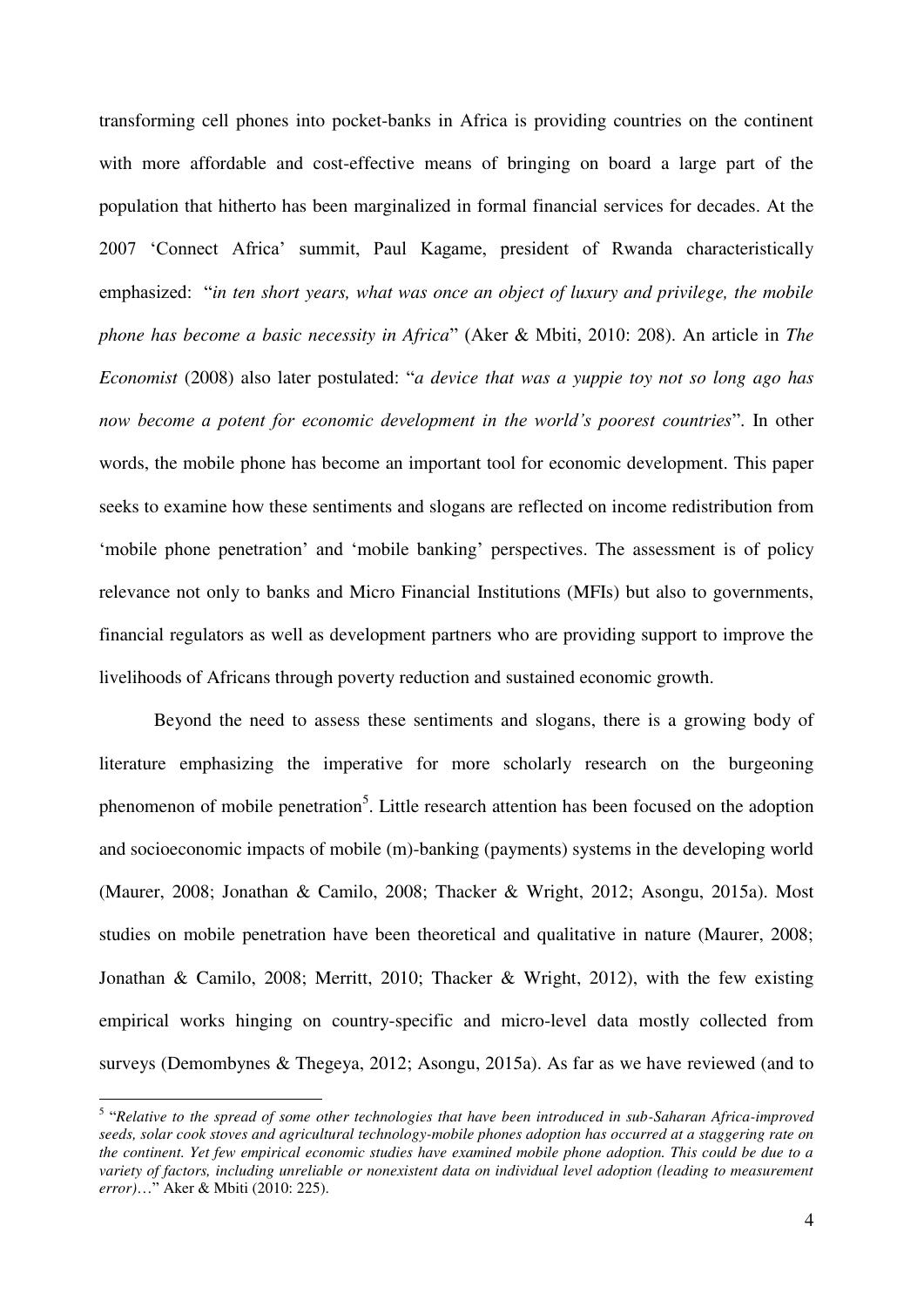the best of our knowledge), one of the most exhaustive accounts in the 'mobile penetration' literature concludes: "*Existing empirical evidence on the effect of mobile phone coverage and services suggest that the mobile phone can potentially serve as a tool for economic development in Africa. But this evidence while certainly encouraging remains limited. First, while economic studies have focused on the effects of mobile phones for particular countries or markets, there is little evidence showing that this has translated into macroeconomic gains*…." (Aker & Mbiti, 2010: 224).

The contribution of this paper to the literature is therefore threefold. First, it complements existing literature with empirical evidence on the income-redistributive effects of mobile phone penetration. To the best of our knowledge, macroeconomic evidence on the poverty effects of mobile penetration is scarce in the literature (Asongu, 2013a; Asongu, 2013b; Asongu, 2015a). Second, the study integrates the contribution of financial development dynamics in the mobile-inequality relationship in order to assess its role mobile banking. Such should give policymakers the much needed guidance on the concerns of how mobile penetration and mobile banking distinctly affect income equality. Third, contrary to mainstream literature that is focused on country-specific analyses, this paper is based on 52 African nations. The choice of Africa as the investigation platform arises from its growing inequality and stubbornly high poverty rates (Asongu, 2013a; Anyanwu, 2005; Anyanwu, 2011; Anyanwu, 2013).

The rest of the paper is organized as follows. Section 2 provides the theoretical framework. Data and methodology are presented and outlined in Section 3. Section 4 covers the empirical analysis. We conclude with Section 5.

#### **2. THEORETICAL FRAMEWORK OF THE MOBILE-BANKING NEXUS**

There are four main strands along which the effect of mobile phone penetration on mobile banking can be discussed (Asongu 2013a; Asongu, 2013b; Asongu, 2015a). The first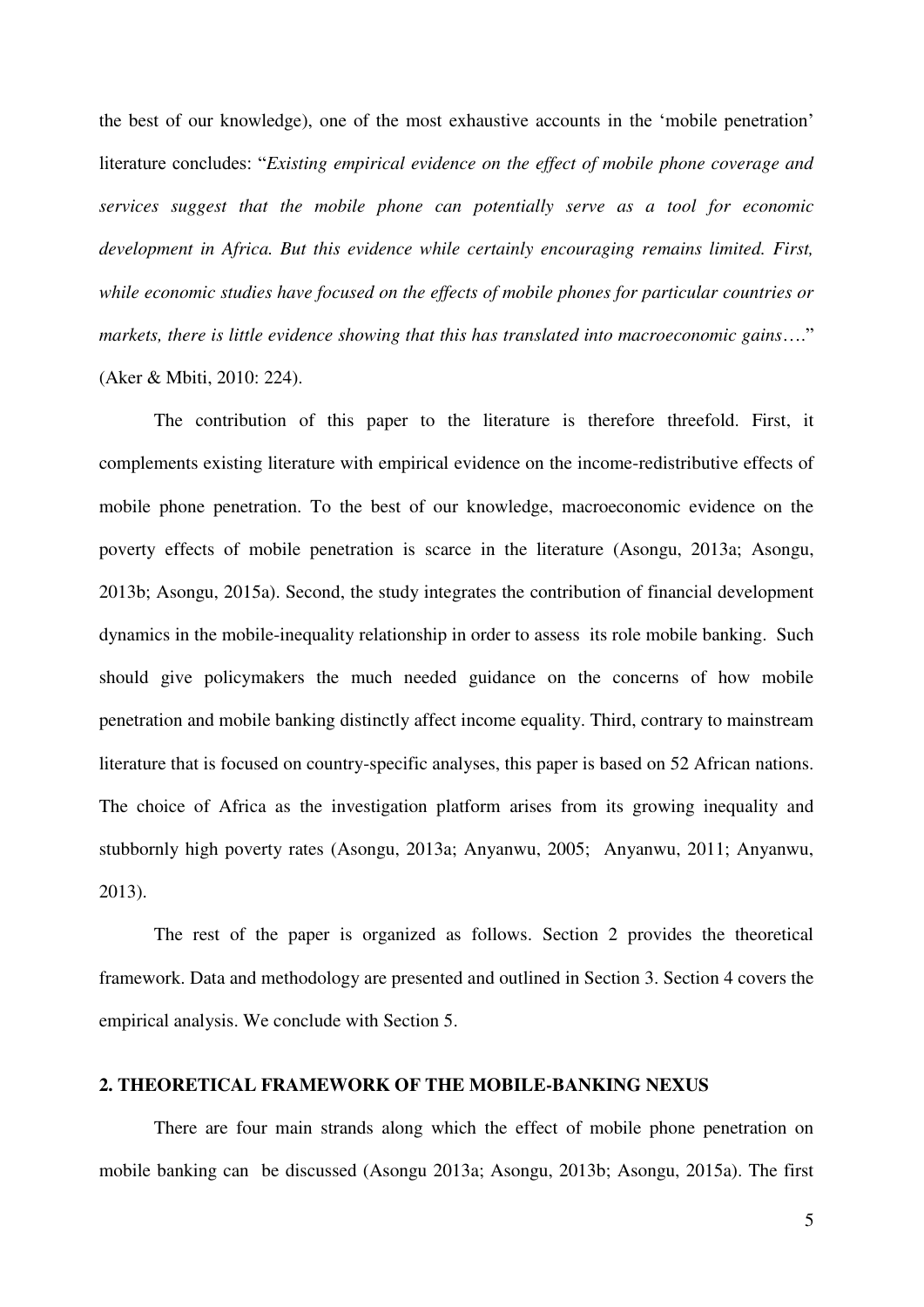avenue captures the usefulness of mobile transactions (store of value, conversion of cash and, transfer of stored value). The concepts of savings (basic or partially integrated) in mobile banking are discussed in the second strand. The third strand links mobile banking to Global System for Mobile Communications (GSM) phones, while the fourth presents some statistics on the proliferation of mobile telephony in Africa.

In the first strand, Jonathan  $\&$  Camilo (2008) have emphasized that most mobile transactions<sup>6</sup> in the developing world enable users to do three main things. (a) Store value (currency) in an account accessible with the help of a handset. When the user already has a bank account, linkage to a bank account generally is the challenge. If the user does not have an account, then the process creates a bank account for him/her or creates a pseudo bank account, held by a third party or the user's mobile operator. (b) Conversion of cash into and out of the store value account. When the account is connected to a bank account, users can visit banks to cash-in and cash-out. In many cases, users can also visit the GSM providers' retail stores. In most flexible services, a user can visit a corner kiosk or grocery store (maybe the same one where he/she buys airtime) and enter into a transaction with an independent retailer serving as an agent for the transaction system. (c) Transferring stored value between accounts. Users can generally transfer funds between accounts linked to two GSMs, by using a set of Short-Message-Services (SMS) (or menu commands) and Personal Identification Number (PIN) codes. The new services offer a means to move money from place to place and present an alternative to the payment system offered by remittance firms, banks, pawn shops…etc. The uptake of m-banking (payments) systems has been particularly significant in the Philippines

<sup>&</sup>lt;sup>6</sup> In order to have a mobile money account and make a deposit, a customer is supposed to own a cell phone SIM card with the mobile operator and register for a mobile money account. Then the customer makes cash deposits at the physical offices of one of the operator's mobile money agents. These cash deposits create electronic money credit in the account. Customers can then make person-to-person transfers of mobile money credit to the accounts of other mobile money users in the same network. They can also use their mobile money credit to buy phone airtime and pay bills. Conversion to cash (withdrawals) could be made at the offices of the network's mobile money agents. There is also a possibility for a mobile money customer to make a transfer to someone who is not subscribed to the same network. In this case, when notice of the transfer is received via an SMS text message, the recipient can pick-up the cash at a mobile money agent (Demombynes, & Thegeya, 2012).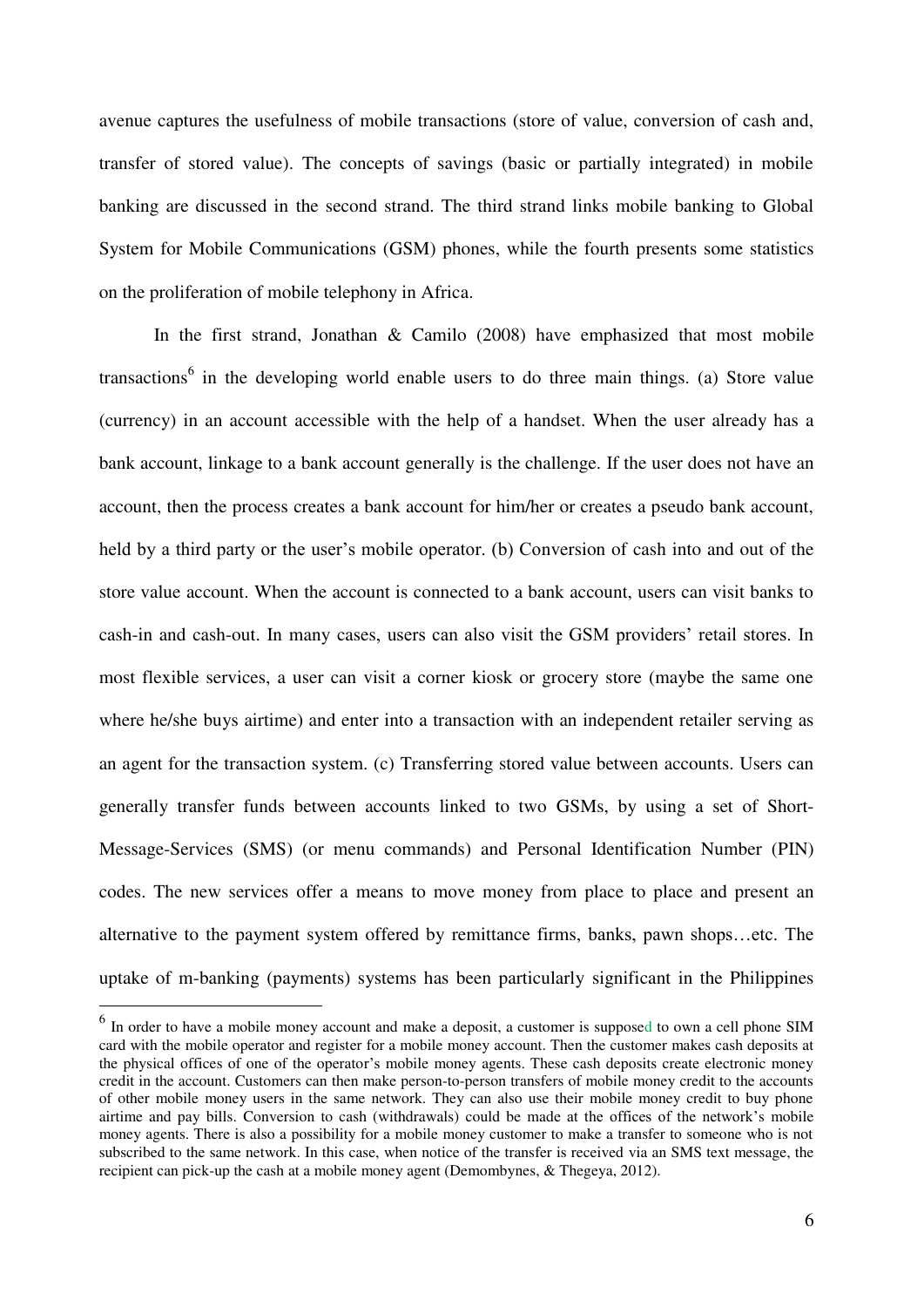(where three million customers use systems offered by mobile operators Smart & Globe; Neville, 2006) Kenya, where nearly two million users subscribed to Safaricom's MPESA system within a year of its nationwide rollout (Vaughan, 2007; Ivatury & Mas, 2008) and South Africa where 450, 000 people were using Wizzit by 2007 ('the bank in your pocket', Ivatury & Pickens, 2006) or one of two other national systems (Porteous, 2007).

 The concept of savings is elucidated in the second stream. The mobile-finance nexus has been approached through this concept (Demombynes & Thegeya, 2012). Demombynes & Thegeya (2012) distinguish between two types of mobile savings: (a) *Basic mobile* savings; which is merely the use of a standard mobile money system such as M-PESA to store funds. These basic mobile savings do not generate interest. Bank-integrated mobile savings are increasingly being considered as a means of providing banking services to the poor. They have the appealing role of offering access to basic banking services without requiring proximity to a physical bank branch. Therefore, with a bank-integrated mobile savings account, basic banking services can be accessed via a network of mobile phone agents, which in Kenya significantly outnumber the weight of bank branches (Mas & Radcliffe, 2011). (b) The term '*partially integrated'* mobile savings system is also used to describe situations in which bank account access via mobile phones depends on the opening of a traditional account at a physical bank. Banks are beginning to build their own agent networks in a bid to assume a more competitive bargaining position in accessing mobile service platforms. Fully and partially integrated savings present different types of contracts among the mobile service providers and partnering banks. According to Demombynes and Thegeya (2012), on the one hand, a *partially integrated* product clearly delineates the role of the bank (which provides and owns banking services) from that of the mobile service provider (which provides mobile telephony infrastructure and controls the agent network). Thus, the bank rewards the mobile service provider for access to the network and retains the remaining profits. This type of contract more closely resembles a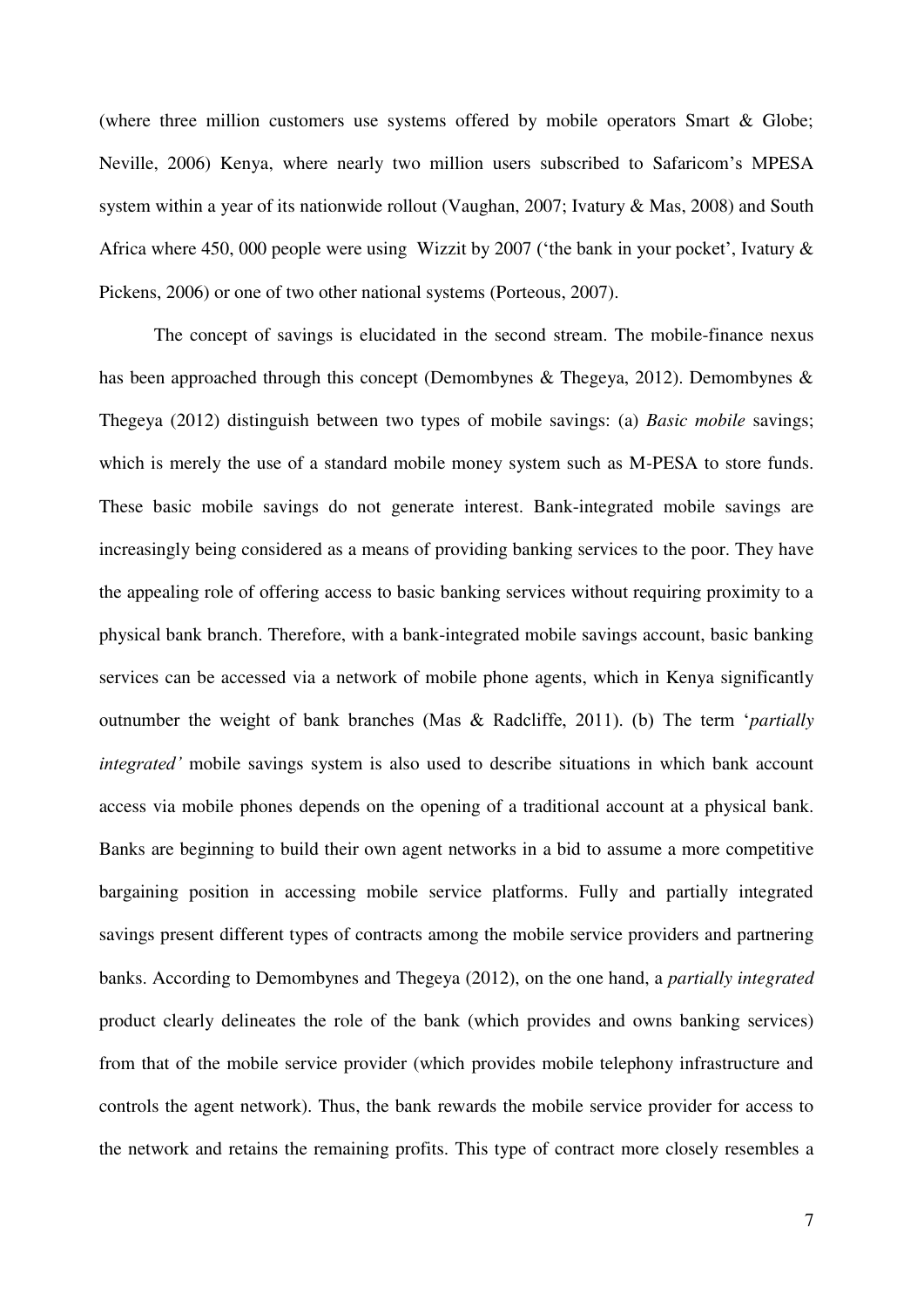debt contract between parties. On the other hand, a *fully integrated* solution may not draw the same distinction between bank and mobile service providers. In this case, the distribution of any surplus is contingent on the relative bargaining power of the mobile service provider and the bank. This sort of contract more closely looks like an equity contract between two parties. Equity-oriented contracts are more likely to be complex and hence more difficult to negotiate than debt-like contracts. This ultimately presents a potential hurdle towards the goal of increasing access.

 The third aspect of the mobile phone literature dissects with great acuteness the manner in which mobile banking is linked to GSM phones (Asongu, 2013a). Ondiege (2010), Chief Economist of the African Development Bank, has assessed the mobile-finance nexus from four perspectives. *Firstly,* the mobile phone can serve as a virtual bank card where institutional and customer information can be securely stored, thereby mitigating the cost associated with distributing cards to customers. In fact, Ondiege postulates that the subscriber identity module (or SIM) card within most (if not majority of) GSM phones is in itself a smartcard (the same as the virtual bank card). It follows that a bank customer's PIN and account number can be stored on this SIM card to serve functions similar to those of a bank virtual card. *Secondly,* the mobile phone could play the role of a point of sale (POS) terminal. As such, a mobile phone could be used to communicate and transact with the appropriate financial institutions to solicit authorization for transactions. These are the same functions of a POS terminal at retail, mail or other stores. A mobile phone can duplicate these functions with ease. *Thirdly,* the mobile phone can also be used as an automatic teller machine (ATM). A POS is thus used to pay for goods and services at the store. If cash and access to savings were to be considered as 'goods and services' that customers buy and store, then the POS would also serve as a cash collection and distribution point which basically is the function of an ATM. Fourthly, the GSM may be used as an Internet banking terminal. By implication, it offers two fundamental customer services: a)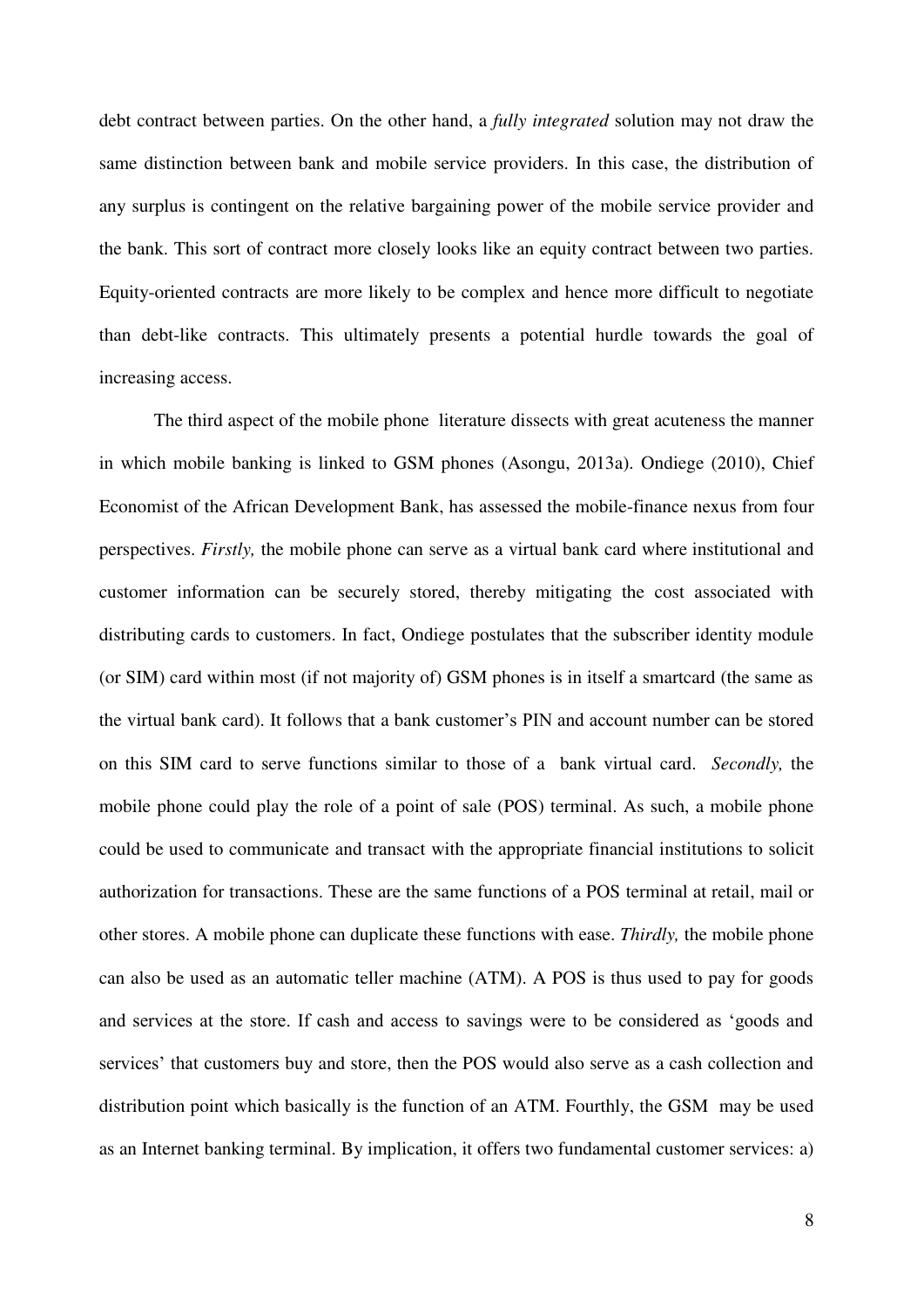the ability to remotely make payments and transfers and b) instant access to any account. Hence, wireless connectivity and the mobile phone device bring the internet terminal into the hands of otherwise unbanked customers.

 The fourth strand presents a clearer picture of the proliferation of mobile telephony with some statistics. The debate on the growth of mobile phones in Africa is one of a tectonic and unexpected change in communications technology (Mbiti & Weil, 2011). From virtually unconnected in the 1990s, more than 60 percent of Africa now has mobile phone coverage and there are currently over ten times as many mobiles as landline phones in use (Aker & Mbiti, 2010). Aker & Mbiti have further stressed how African mobile phone coverage has progressed at a staggering rate over the past decade. In 1999, only 11 percent of the African population had mobile phone coverage, primarily in Eastern Africa (Kenya), Southern Africa (South Africa) and North Africa (Egypt, Algeria, Libya, Morocco and Tunisia). According to the authors, in 2008, 60 percent of the population (477 million) could get a signal and an area of 11.2 million square kilometers (equivalent to the United Sates and Argentina combined) had mobile phone coverage. Their projections indicate that , by the end of 2014 most villages in Africa would have been connected. Indeed, according to Demombynes and Thegeya (2012), Kenya has undergone a remarkable information and communication technology (ICT) revolution. At the turn of the 1990s, less than 3 percent of Kenyan households owned a telephone and less than 1 in 1000 Kenyan adults had mobile phone service (Demombynes & Thegeya, 2012). However, by the turn of 2011, 93 percent of Kenyan households owned a mobile phone. The M-PESA mobile banking network is largely credited for this increase in adoption rate.

In the light of the above points, it will be interesting to know if mobile phone penetration and mobile banking have had any substantial effect on poverty and inequality on the continent. Clearly underlining the distinct role of mobile phone penetration from that of mobile-banking in the mobile-inequality nexus could lead to substantial policy implications,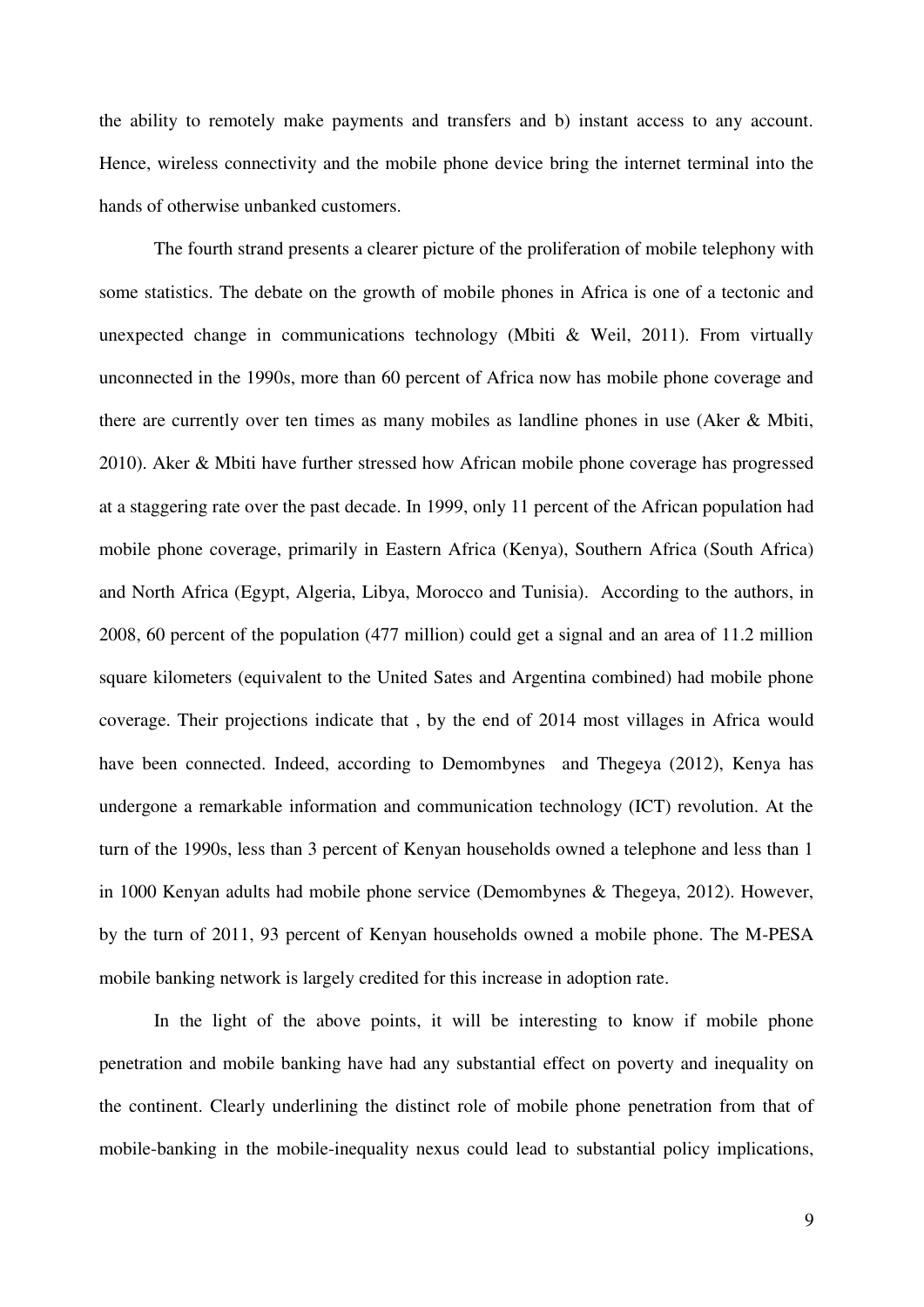especially with growing inequality and stubbornly high poverty rates despite more than two decades of financial reforms (Asongu, 2013a). This account is consistent with a 2015 World Bank report on Millennium Development Goals which revealed that extreme poverty has been decreasing in all regions of the world with the exception of Africa (World Bank, 2015), in spite of the continent enjoying more than two decades of growth resurgence (Obeng-Odoom, 2013, 2015).

This paper also extends a new stream of macroeconomic literature on mobile phone penetration and financial sector competition, most notably mobile phone penetration is more positively correlated with the informal financial sector (Asongu, 2013a), the positive role of institutions in the income-equalizing effect of mobile phone penetration (Asongu, 2013b), financial channels that are more pro-poor given the instrumentality of investment (Asongu, 2013c), the incidence of financial reforms on inequality through financial sector competition (Asongu, 2013d) and the nexuses among inequality, liberalization, knowledge economy and financial sector competition (Asongu, 2014, 2015b). Whereas inclusive development can be both relatively pro-poor (Dollar & Kraay, 2003) and absolute pro-poor (Ravallion & Chen, 2003), the concept of relative pro-poor development is used in this study because inequality is the outcome variable. As recently shown by Mlachila et al. (2014), absolute pro-poor development is growth that yields poverty reduction, while relative pro-poor development leads to decreasing inequality.

#### **3. DATA AND METHODOLOGY**

#### **3.1 Data**

We investigate a sample of 52 African countries with data from African Development Indicators (ADI), the Financial Development and Structure Database (FDSD), and the African Development Bank (AfDB). The 'mobile phone penetration' rate is obtained from the AfDB.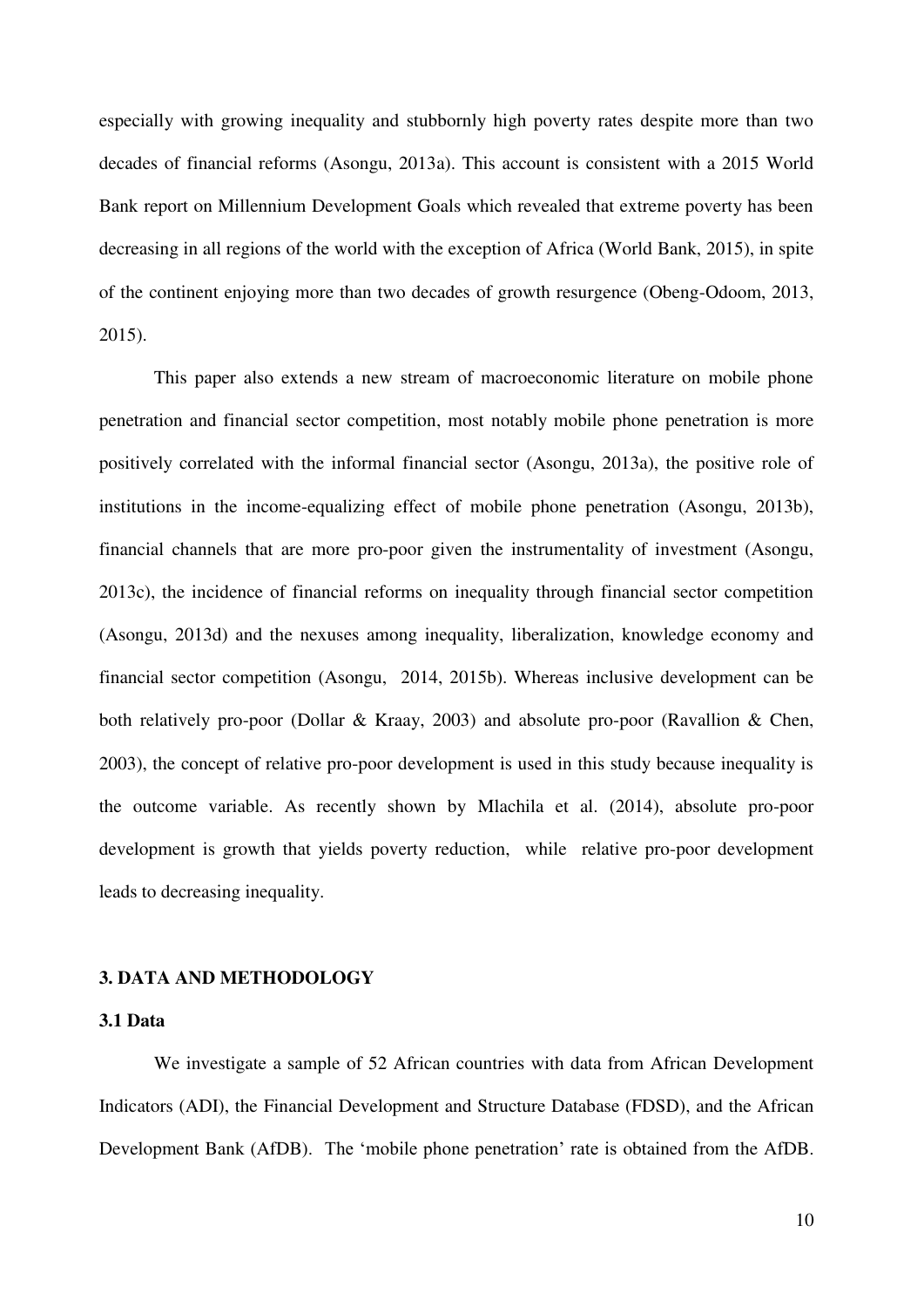This rate could also be used as a proxy for mobile banking/activities (Ondiege, 2010; Aker & Mbiti, 2010; Asongu, 2013a). Due to constraints in the time series properties of the mobile penetration indicator, the data structure is cross-sectional and consists of 2003-2009 average growth rates. Financial intermediary instrumental variables are obtained from the FDSD, while the dependent and control variables are collected from ADI. The measure for inequality is the GINI coefficient which accounts for the disparity among values of the frequency income distribution. A value of zero means equality whereas; a coefficient of one denotes maximum inequality. The GINI index has been used in recent Africa inequality literature (Batuo et al., 2010), as well as in many fields investigating inequality (sociology, economics, health science, agriculture…etc).

In the regressions, we shall control for the macroeconomic environment (*inflation, government expenditure*) and institutional quality (rule of law). The limitation to only three control variables is due to constraints in the overidentifying restrictions test for instrument validity. In essence, the presence of five instruments and four explanatory variables leaves us with just one degree of freedom needed for the test<sup>7</sup>. The following discussion is relevant to expected signs of control variables (with respect to inequality). We expect: high *inflation* to increase inequality (Albanesi, 2007), whereas low *inflation* should mitigate it (Bulir, 1998; Lopez, 2004); the impact of *government expenditure* depends on efficient management of resources, especially if the budget allocated for poverty reduction investments is not tainted with corrupt practices (Ndikumana & Baliamoune-Lutz, 2008) and more generally, respect for the *rule of law* should have a mitigating effect on inequality.

In this paragraph, we devote space to providing justification for the choice of instrumental financial development variables. This justification is essential for the relevance of

 $\overline{a}$ 

 $<sup>7</sup>$  An OIR test is only employable in the presence of over-identification. That is, the instruments must be higher</sup> than the endogenous explaining variables by at least one degree of freedom. In the case of exact-identification (instruments equal to endogenous explaining variables) and under-identification (instruments less than endogenous explaining variables) an OIR test is by definition not possible.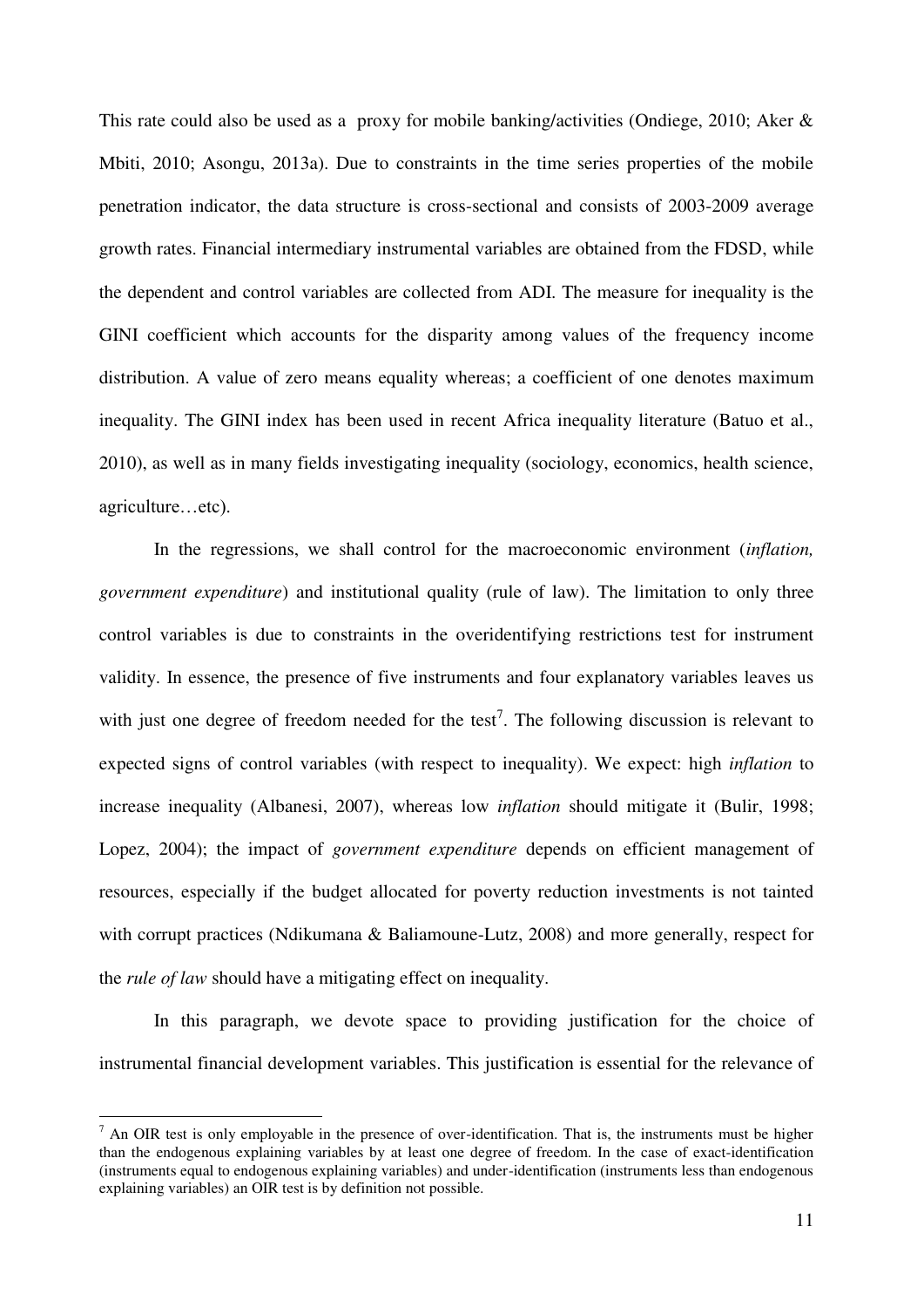the empirical analysis because a theoretical basis for the instruments is imperative for sound and consistent interpretation of estimated coefficients, in view of the research questions under consideration. We have already presented a case for the close link between 'mobile phone penetration' and mobile-banking in the theoretical section of this paper. The objective of this study is not only to examine the effect of mobile penetration on inequality, but it is also to evaluate the involvement of the financial sector in this relationship. With the financial intermediary development dynamics integrated into the equation, the effect of 'mobile phone penetration' becomes that of 'mobile banking' because the formal financial sector is instrumental in the effect of 'mobile phone penetration' on inequality. Borrowing from recent African mobile banking literature (Asongu, 2013a), we employ financial intermediary dynamics of depth, efficiency, activity and size. Hence, instruments include: financial depth (money supply and liquid liabilities), financial efficiency (financial system credit on financial system deposits), financial activity (private domestic credit by domestic banks and other financial institutions) and, financial size (deposit money bank assets on deposit money bank assets plus central bank assets).

Details about the variables' sources, descriptive statistics and correlation analysis (showing the basic correlations among key variables used in this study) are presented in the appendices. The summary statistics (Appendix 1) of the variables used in the cross-sectional regressions show that there is a considerable a level of variation in the data utilized such that one should be reasonably confident that sound estimated relationships should emerge. Definitions and corresponding sources of the variables are also reported in Appendix 1. The interest of the correlation matrix (Appendix 2) is to manage issues resulting from overparameterization and multicollinearity. Based on the correlation coefficients, there are no major issues with respect to the associations to be modeled.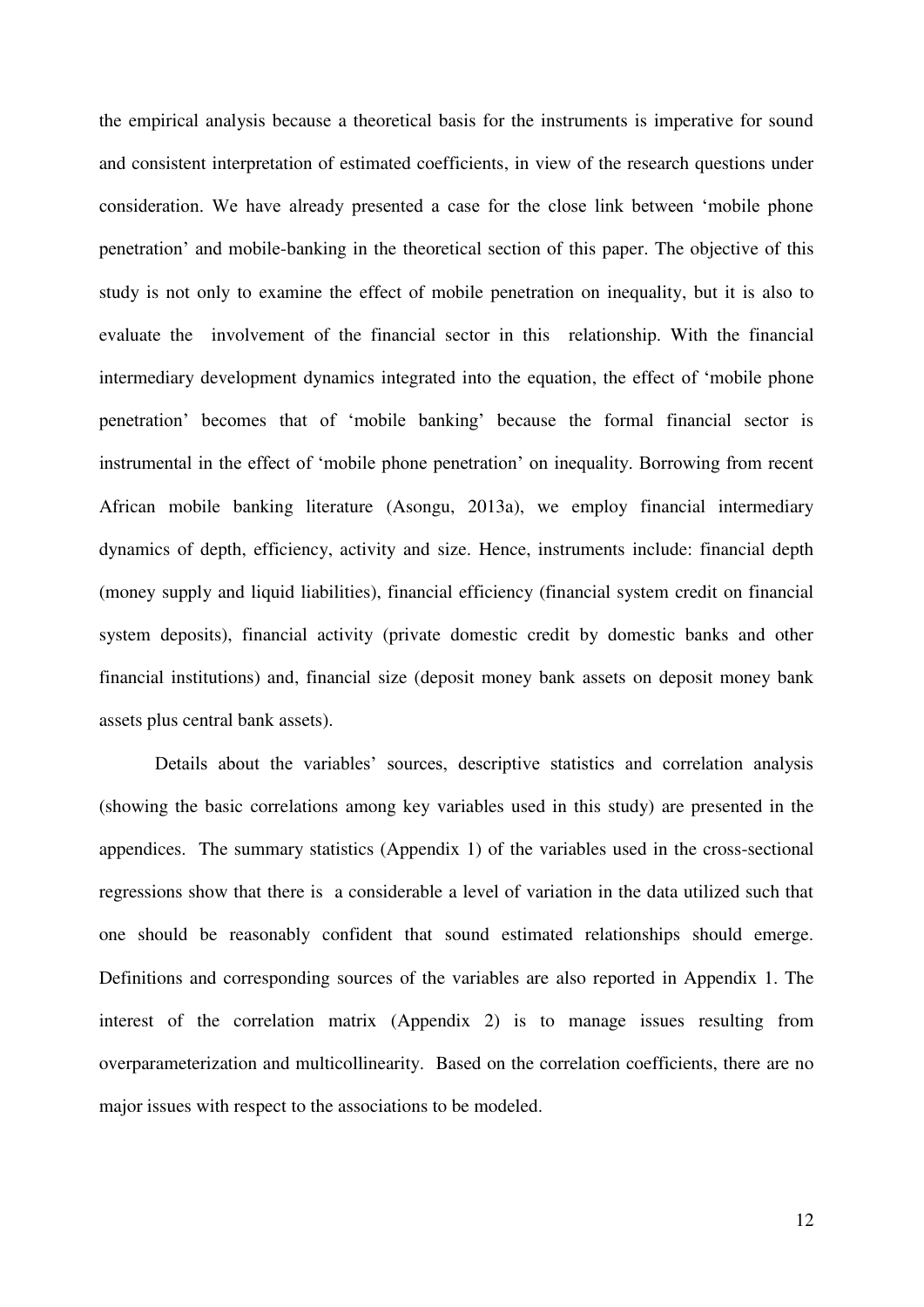#### **3.2 Methodology**

#### *2.2.1 Ordinary Least Squares (OLS)*

Due to the cross-sectional structure of our data, we employ an empirical specification used in the inequality literature for this type of data structure (Andrés, 2006). The model to be estimated is as follows:

$$
Inequality = \sigma_0 + \sigma_1 Mobile + \sigma_2 Inflation + \sigma_3 Gov + \sigma_4 RL + \varepsilon
$$
\n(1)

where, *Inequality* denotes the GINI coefficient, *Mobile* is the mobile phone penetration rate, *Inflation* is the inflation rate, *Gov* represents government expenditure, *RL* is the rule of law and,  $\varepsilon$  is the error term. Robustness checks of the analysis will be ensured with: (1) use of alternative specifications (2) modeling with Heteroscedasticity and Autocorrelation Consistent (HAC) standard errors and (3) RAMSEY's Regression Equation Specification Error Test (RESET) for validity of model specification. Since we are modeling with Ordinary Least Squares (OLS), the four basic concerns of this approach are also addressed. Whereas, autocorrelation in residuals and heteroscedasticity are addressed with HAC standard errors, the assumption of linearity is verified with RAMSEY's RESET. As we have already highlighted above, the correlation analysis in Appendix 2 has helped us to mitigate the problems of multicollinearity and overparameterization.

#### *2.2.2 Instrumental Variables estimation*

Given the research questions under consideration, OLS only provide a baseline of the mobile-inequality nexus within the context of mobile phone penetration. Corresponding estimates have to be compared with models that instrument the relationship with financial development dynamic indicators for the mobile banking context. To this effect, in accordance with recent inequality literature (Asongu, 2013a), the paper adopts a Two-Stage Least Squares (2SLS) Instrumental Variables (IV) estimation technique. IV estimation addresses the puzzle of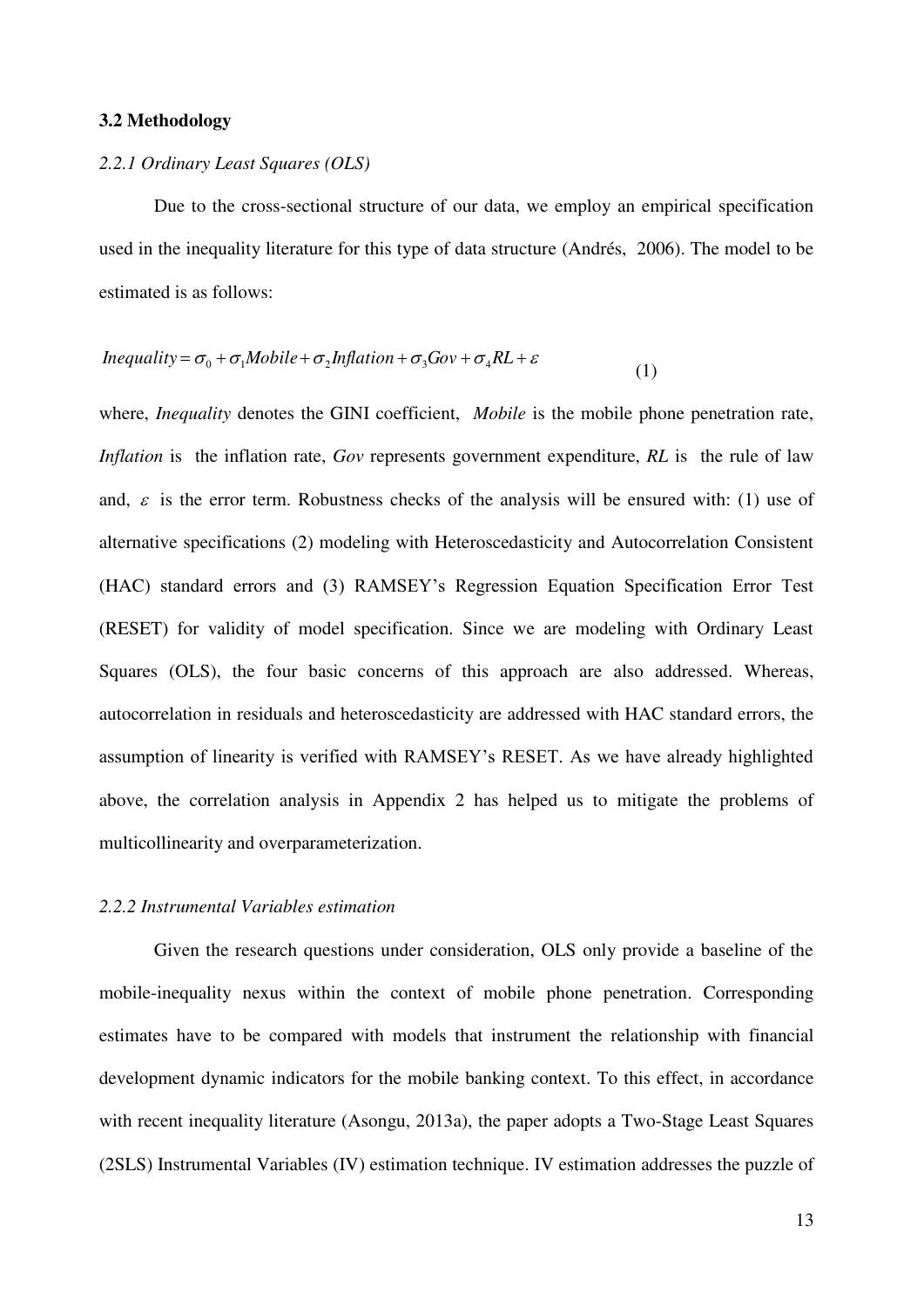endogeneity and hence, avoids the inconsistency of estimated coefficients by OLS when the explanatory variables are endogenous or correlated with the error term in the equation of interest.

The 2SLS estimation will entail the following steps:

First-stage regression:

$$
Mobile = \gamma_0 + \gamma_1(Instruments) + \beta X + \nu \tag{1}
$$

 $\overline{a}$ Second-stage regression:

$$
Inequality = \lambda_0 + \lambda_1 (Mobile) + \beta X + \mu \tag{2}
$$

In the first and second equations,  $\nu$  and  $\mu$  respectively represent the error terms. Instrumental variables are: *money supply (M2), liquid liabilities (financial system deposits), financial efficiency, financial activity and financial size*. *X* representing control variables entails: *inflation, government expenditure and the rule of law*. *Inequality* is the GINI coefficient.

We adopt the following steps in the IV analysis: (1) justify the choice of a 2SLS over an OLS estimation technique with the Hausman-test for endogeneity; (2) verify that the financial development instruments are exogenous to the endogenous components of the main explanatory variable (Mobile channel) and (3) ensure that the instruments are valid and not correlated with the error-term in the main equation with an Over-identifying Restrictions (OIR) test. Further robustness checks are performed with alternative specifications and modeling with robust HAC standard errors.

#### **4. EMPIRICAL ANALYSIS**

#### **4.1 Presentation of results**

This empirical section addresses four main concerns: (1) the ability of 'mobile phone penetration' to explain income-inequality conditional on other covariates or control variables,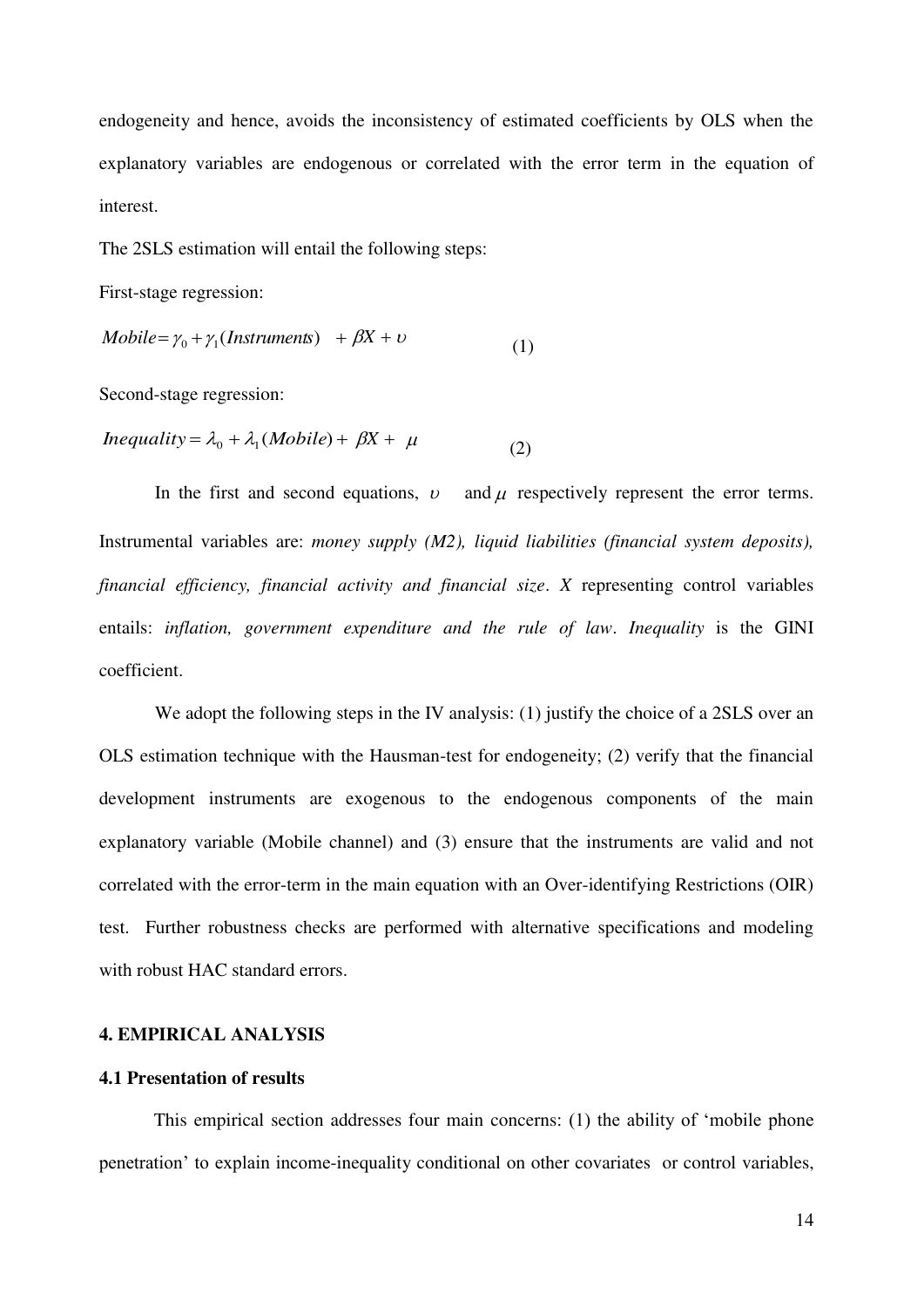(2) the possibility of non-linear combinations of the fitted values explaining inequality, (3) the ability of financial development dynamics to explain inequality beyond the mobile channel and (4) the difference between the effects of 'mobile phone penetration' and 'mobile banking' in the inequality-mobile nexus. The first concern is addressed by the significance and signs of estimated coefficients, the second depends on the results of RAMSEY's RESET, the third is contingent on the outcome of the Sargan OIR test while the fourth concern depends on a comparative analysis between OLS baseline estimates and their corresponding 2SLS values. The intuition behind the RESET is that, if non-linear combinations of the independent variables have any power in explaining the response variable, then the model is misspecified. Therefore, the RESET is a general specification test for the linear regression estimation. The null hypothesis of this test is the stance that non-linear combinations of the fitted values have no explanatory power on inequality. Hence, failure to reject the null hypothesis confirms the validity of the linear model specification. The null hypothesis of the Sargan test is the position that financial instruments are valid in explaining inequality via no other mechanisms beside the mobile channel (conditional on the control variables). Thus, a rejection of the null hypothesis implies that the instruments suffer from endogeneity as they are correlated with the error term in Eq. (2). The Hausman test precedes every IV estimation procedure. Its null hypothesis is that OLS estimates are efficient and consistent. Hence, the rejection of the null hypothesis points to the inconsistency of OLS because of endogeneity and lends credit to the choice of the 2SLS estimation strategy as means of assessing the influence of financial development in the inequality-mobile nexus.

Table 1 below reports regressions of inequality on the mobile phone penetration (mobile) channel. Whereas, the first half of the table reports OLS results, the second presents their corresponding 2SLS estimates. With respect to the first concern, mobile penetration has a positive income redistribution effect or an equalizing income effect. On the second issue, all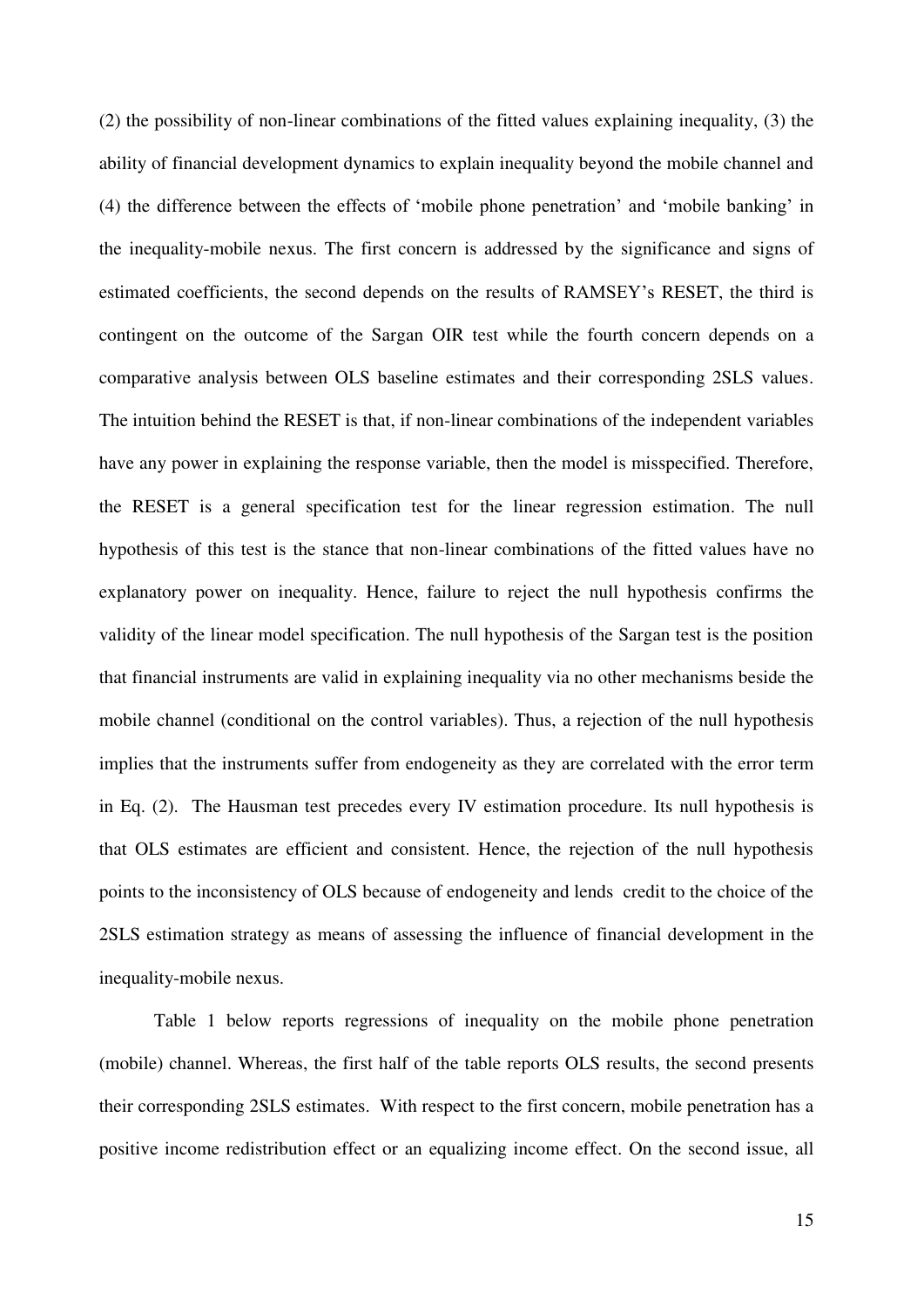models validate the linearity assumption, implying they are rightly linearly specified since the null hypotheses of the RESET are not overwhelmingly rejected. For the third issue, the null hypothesis of the Sargan OIR test is rejected for Model  $3^*$ ; an indication of a negative 'mobile banking' inequality nexus. In other words, financial development dynamics are instrumental in the equalizing income effect of mobile phone penetration. To tackle the fourth concern, OLS estimates provide a baseline and we compare their estimates with those of 2SLS. The resulting conclusion is that 'mobile banking' has a higher income equalizing effect than 'mobile phone penetration'. This is because, in the absence of financial development dynamics with OLS specifications, the magnitude of the 'mobile penetration'-inequality nexus is lower.

The significant control variables have the right signs. High inflation (above 117 percent in the mean from Appendix 1) fuels inequality, in accordance with Albanesi (2007). Institutional quality in the perspective of *rule of law* reduces income-inequality. Inflation could increase mobile inequality because the effect is felt to a greater magnitude by the low-income strata of the population. The *rule of law* reduces inequality because it essentially provides a favourable environment for the equitable distribution of the fruits of economic prosperity.

|                         | Dependent Variable: GINI Index |                                     |              |                       |                                           |              |  |  |  |
|-------------------------|--------------------------------|-------------------------------------|--------------|-----------------------|-------------------------------------------|--------------|--|--|--|
|                         |                                | <b>Mobile Phone Penetration</b>     |              | <b>Mobile Banking</b> |                                           |              |  |  |  |
|                         |                                | <b>Ordinary Least Squares (OLS)</b> |              |                       | <b>Two-Stage Least Squares (2SLS)</b>     |              |  |  |  |
|                         | Model 1                        | Model 2                             | Model 3      | Model $1*$            | Model $2*$                                | Model $3*$   |  |  |  |
| Constant                | 75.527***                      | 77.914***                           | 79.845***    | 77.331***             | 78.884***                                 | 136.744***   |  |  |  |
|                         | (0.000)                        | (0.000)                             | (0.000)      | (0.000)               | (0.000)                                   | (0.000)      |  |  |  |
| Mobile                  | $-21.569***$                   | $-24.001***$                        | $-26.160***$ | $-23.403**$           | $-25.842**$                               | $-79.336***$ |  |  |  |
|                         | (0.002)                        | (0.002)                             | (0.002)      | (0.028)               | (0.023)                                   | (0.000)      |  |  |  |
| Inflation               | $0.443**$                      | $0.647*$                            | $0.696**$    | 0.534                 | 0.626                                     | $1.734*$     |  |  |  |
|                         | (0.032)                        | (0.067)                             | (0.037)      | (0.136)               | (0.223)                                   | (0.053)      |  |  |  |
| Gov't Expenditure       |                                | 0.016                               | 0.043        | ---                   | 0.374                                     | 0.970        |  |  |  |
|                         |                                | (0.921)                             | (0.807)      |                       | (0.511)                                   | (0.217)      |  |  |  |
| Rule of Law             |                                |                                     | $-1.876$     |                       |                                           | $-35.465**$  |  |  |  |
|                         |                                |                                     | (0.519)      |                       |                                           | (0.024)      |  |  |  |
| <b>RAMSEY RESET</b>     | 1.868                          | 1.542                               | 1.374        |                       |                                           |              |  |  |  |
|                         | (0.174)                        | (0.245)                             | (0.285)      |                       |                                           |              |  |  |  |
| Hausman                 |                                | ---                                 |              | 0.316                 | 1.0392                                    | 12.471**     |  |  |  |
|                         |                                |                                     |              | (0.853)               | (0.791)                                   | (0.014)      |  |  |  |
| Sargan OIR              |                                |                                     |              | 11.589***             | $6.113**$                                 | 0.006        |  |  |  |
|                         |                                |                                     |              | (0.008)               | (0.047)                                   | (0.935)      |  |  |  |
| Adjusted $\mathbb{R}^2$ | 0.327                          | 0.406                               | 0.382        | 0.392                 | 0.346                                     | 0.086        |  |  |  |
| Fisher                  | 7.027                          | 5.746***                            | 5.205***     | $3.904**$             | $2.820*$                                  | $6.753***$   |  |  |  |
| <b>Observations</b>     | 52                             | 52                                  | 52           | 52                    | 52                                        | 52           |  |  |  |
| Instruments             |                                | Not Applicable                      |              |                       | Constant; M2; Fdgdp; Perbof; dbacba; fcfd |              |  |  |  |

**Table 1: Effect of mobile penetration and banking on inequality (with HAC standard errors)**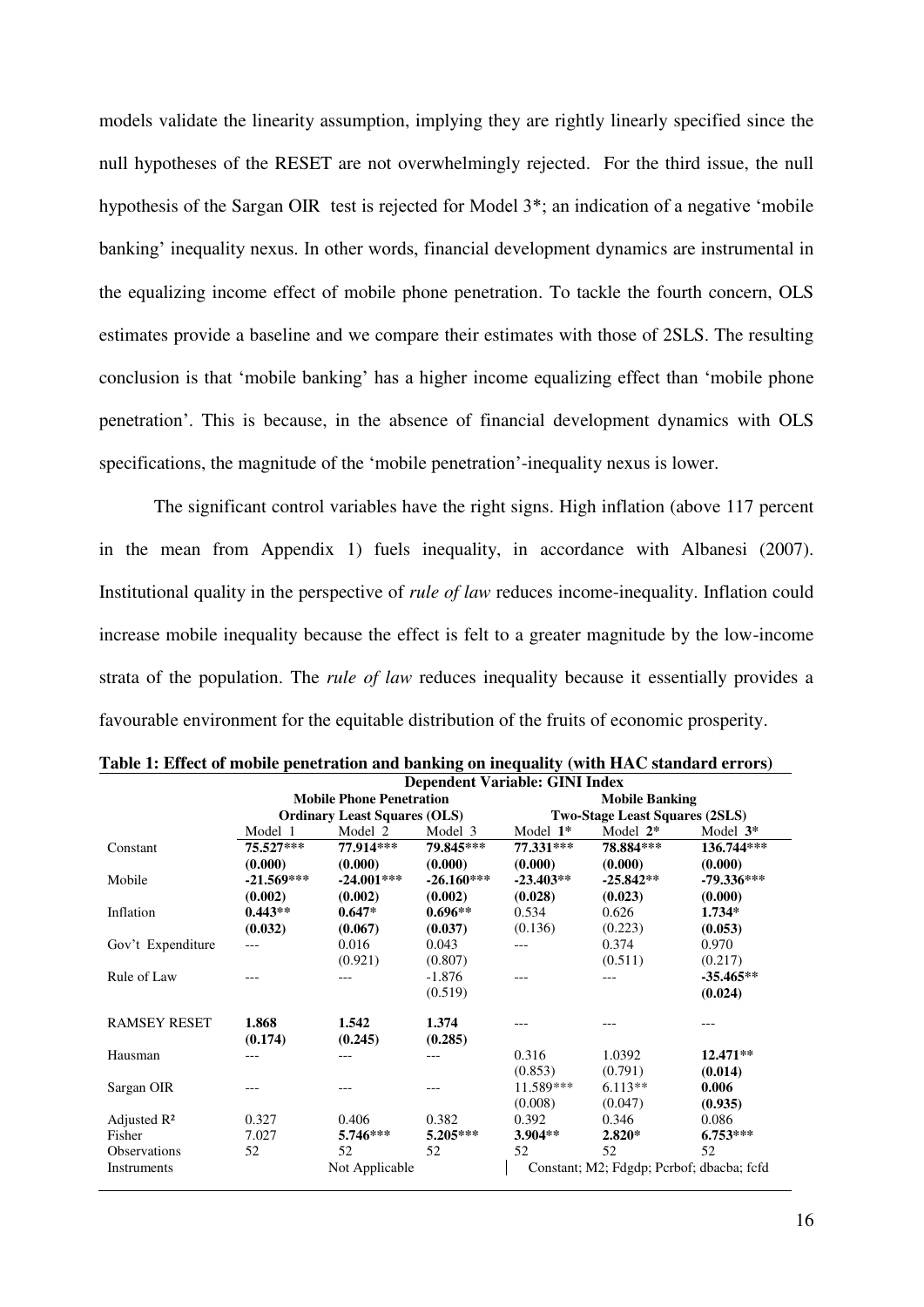#### **4.2 Discussion of results and policy implications**

Before we move to the discussion of results, it is worthwhile pointing-out that mobile phones represent long-term economic growth investments for the disadvantaged in incomedistribution. It follows that many households maybe willing to cope with unpleasant sacrifices (such as reduction in food consumption or sanitation in the perceived short-term) in the hope that the mobile phone would improve their opportunities with income and jobs in the longterm. The first strand will focus on the reasons for which mobile penetration has a positive income redistributive effect, while the second will elucidate why the income-equalizing magnitude of mobile-banking is higher in comparison to 'mobile phone penetration'.

#### *4.2.1 Why does mobile penetration mitigate income-inequality?*

 The equalizing incidence of mobile phone penetration could be explained from two main angles: the absorption of shocks which drive poverty and the empowering of women as well as the 'income-disadvantaged' to engage in business activities.

Firstly, mobile phones can assist household budgets when confronted with unpredictable shocks that fuel poverty. Consequently, the probability of a poor family incurring drastic losses due to an unpredictable shock is certainly mitigated and lowered when families are able to respond to the shocks in a timely manner. Therefore, the mobile phone could have the greatest effects on poverty by mitigating the costs associated with shock experiences. More efficient financial connection for coping with shocks include: incurring lower travel costs, more efficient action, less trauma and improved access to information. Immediate positive feedbacks of income saving and cost mitigation are found, particularly during vulnerable circumstances like death or illness in the family. It is also interesting to cite security increases for poor families via reduced loss of poverty. For example, a family's ability to scale-down the number of overnight hospital days or capacity to avoid transportation costs during desperate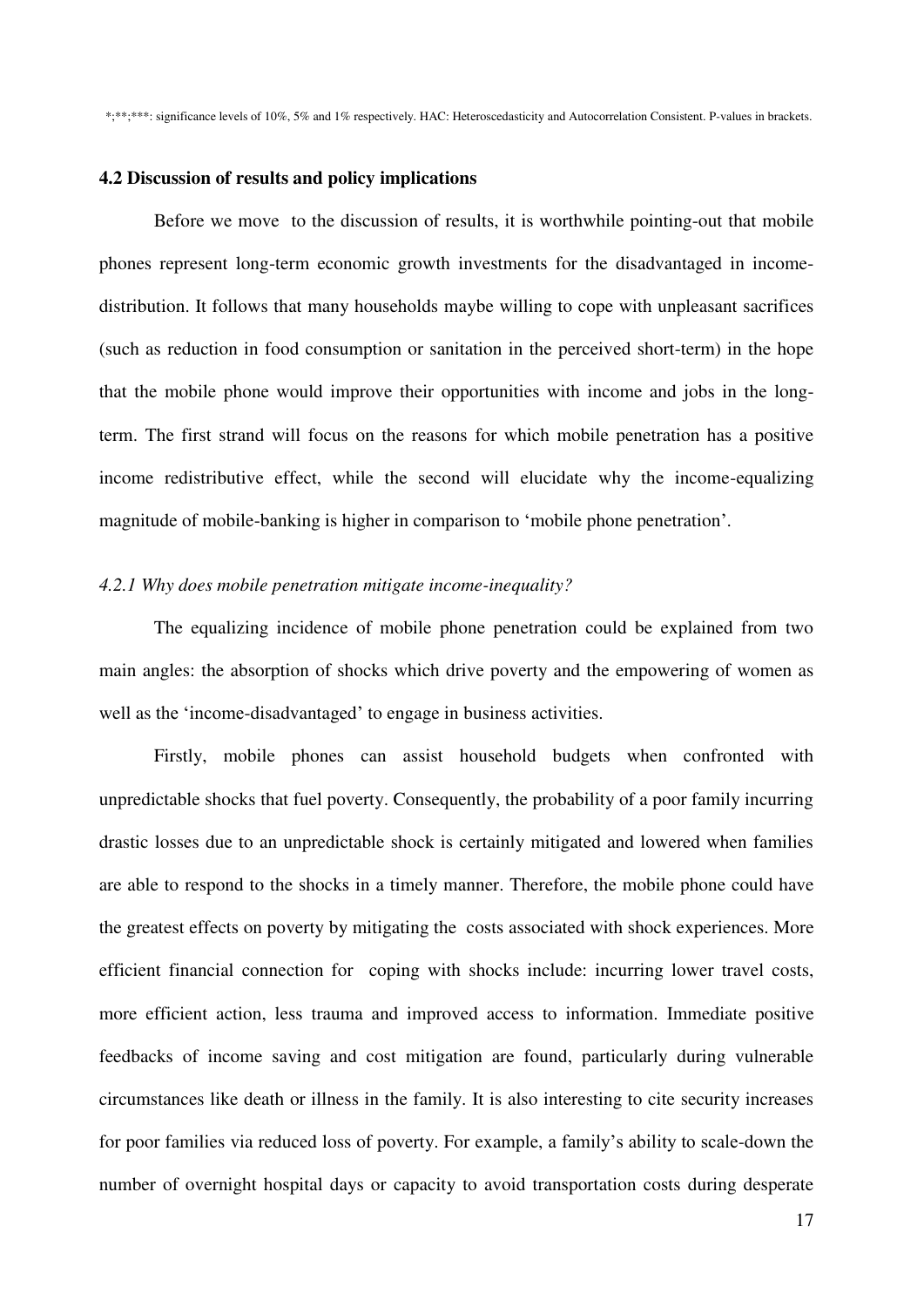situations are some principal cost-saving strategies implemented with the quick dial of the mobile phone. In a nutshell, the communication (mobile phone) device provides a means of timely response, reduced surprises, multi-tasking and planning during shocks. It also reduces the time required to physically search for individuals during difficult ordeals.

 Secondly, this communication device could empower women to engage in small business activities, as well as the ability to run existing businesses more efficiently. Hence, enabling them to bridge the gap between gender income inequality. Also, the low income strata faction of the population which previously had low political connections and was unprivileged with regard to information indispensable for successfully doing business could more quickly get to know changes in market dynamics (like price, demand, market conditions, new market rules…etc) that are essential for the smooth-running of a business.

 To the best of our knowledge, the two explanations or inferences above are scarce in the literature and should be interesting for future research.

#### *4.2.2 Why is the inequality mitigation effect higher in mobile-banking?*

 We have discussed two mechanisms through which the mobile phone could reduce inequality and poverty. The propensity of these channels to mitigate inequality will increase if the mobile phone is adapted to mobile banking activities. On the first point, responding in a timely manner to poverty mitigating shocks is a good advantage but responding to a shock with the possibility of receiving financial assistance is even better. This is because most shocks are associated with one form of financial liability or the other, which could be addressed with the help of mobile transfers (payments and receptions). In the same vein, the ability of the poorer gender or segment of the population to engage in business activities or run those already existing properly, depends to a great extent on mobile-banking. Business indispensably requires payment and reception of financial transactions which could be substantially eased if the business person, in addition to his/her ability to make timely demands for commodities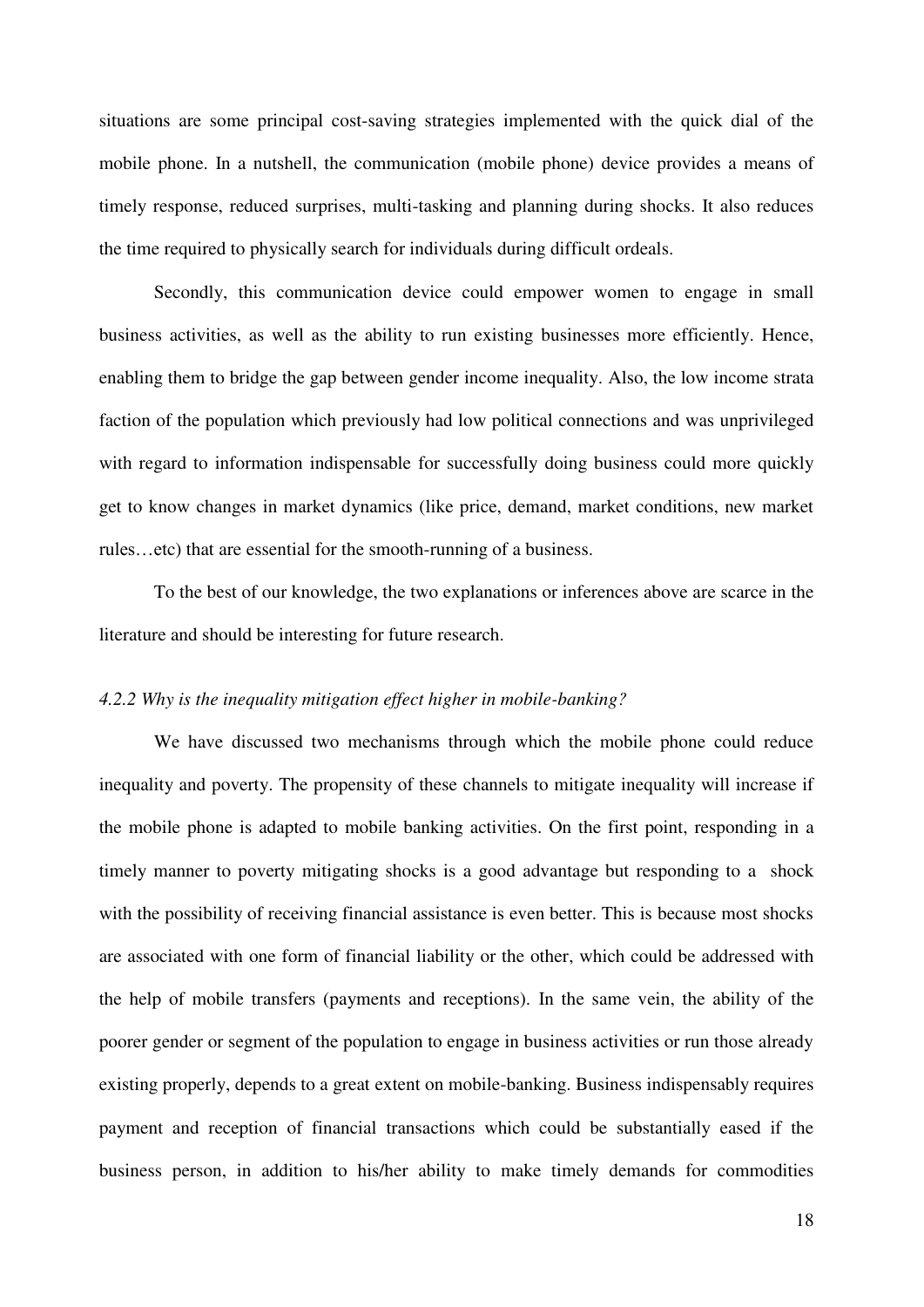(through mobile phones), also has the ability to financially comply with the corresponding transactions (via mobile banking).

 Ultimately, many lives have been transformed by the mobile revolution thanks to basic financial access in the form of phone-based money transfer and storage (Jonathan & Camilo, 2008; Demombynes & Thegeya, 2012). Hence, the significant growth and penetration rates of mobile telephony that is transforming cell phones into pocket-banks in Africa is providing countries on the continent with increasingly affordabe and cost-effective means of bringing on board a great proportion of the population that has until now been excluded from formal financial services for decades. Other positive effects of mobile banking have already been covered in Section 2.

#### **5. CONCLUSIONS**

The study has assessed the role of mobile phones and mobile banking in decreasing inequality in 52 African countries. The empirical procedure has consisted of: first, examining the income-redistributive effect of mobile phone penetration and then investigating the influence of financial development dynamics in this relationship. The findings suggest an equalizing income-redistributive effect of 'mobile phone penetration' and 'mobile banking', with a higher income-equalizing effect from mobile banking compared to mobile phone penetration. Poverty alleviation channels explaining this difference in inequality mitigating propensity have been discussed.

The poverty alleviation channels which we identified are crucial in addressing Africa's extreme poverty tragedy in the post-2015 sustainable development agenda. There is evidently room for further research on (i) other inclusive development variables and (ii) comparative country-specific case studies, for more targeted policy implications.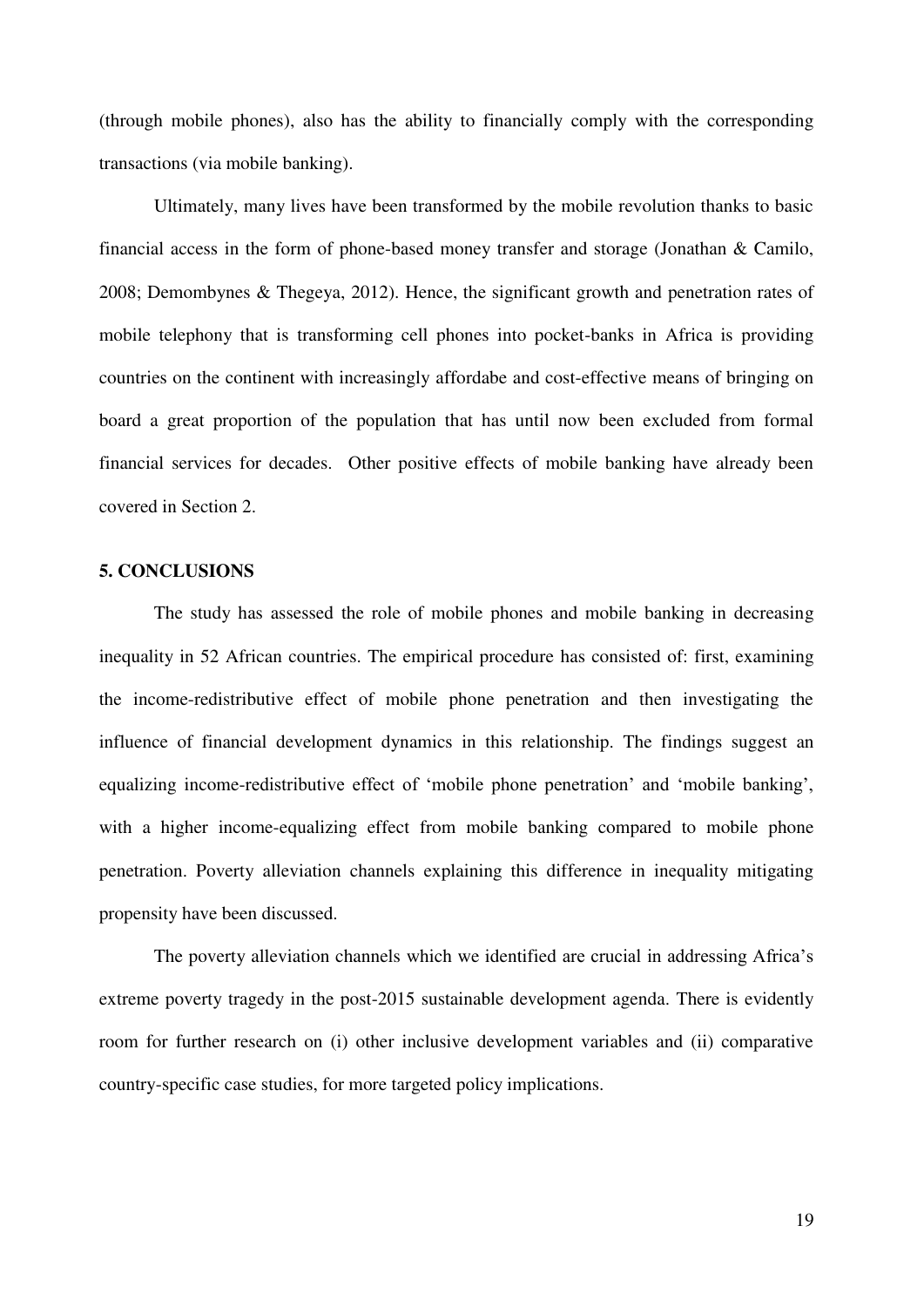#### **Appendices**

#### **Appendix 1: Summary statistics, definitions and sources**

|                         |                                                              | Mean     | S.D    | Min      | Max    | Obser. |
|-------------------------|--------------------------------------------------------------|----------|--------|----------|--------|--------|
| <b>GINI</b> Coefficient |                                                              |          | 7.702  | 29.760   | 65.770 | 52     |
| population)             | Mobile Penetration : Seven year average growth rate ( $%$ of | 1.674    | 0.217  | 1.043    | 2.242  | 52     |
| Control                 | Inflation (annual $\%$ of CPI)                               | 117.95   | 764.60 | 1.953    | 5304.8 | 52     |
| Variables               | Government Expenditure ( $%$ of GDP)                         | 11.015   | 12.229 | 0.0549   | 65.461 | 52     |
|                         | Rule of Law (Estimate)                                       | $-0.703$ | 0.667  | $-2.419$ | 0.950  | 52     |
|                         | Financial Depth (M2)                                         | 0.339    | 0.242  | 0.079    | 1.022  | 52     |
|                         | Liquid Liabilities (Fdgdp)                                   | 0.273    | 0.226  | 0.042    | 0.895  | 52     |
| Instrumental            | Financial Efficiency (Fcfd)                                  | 0.712    | 0.382  | 0.259    | 2.458  | 52     |
| Variables               | Private domestic credit (Pcrbof)                             | 0.208    | 0.244  | 0.027    | 1.423  | 52     |
|                         | Financial Size (Dbacba)                                      | 0.765    | 0.210  | 0.063    | 1.074  | 52     |

S.D: Standard Deviation. Min: Minimum. Max: Maximum. Ober: Observations. CPI: Consumer Price Index. M2: Money Supply. GDP: Gross Domestic Product. Fdgdp: Financial system deposits. FcFd: Financial system credit on Financial system deposits. Pcrbof: Private domestic credit from domestic banks and other financial institutions. Dbacba: Deposit money bank assets on 'Central bank assets plus Deposit money bank assets'.

Sources: Mobile penetration data is obtained from the African Development Bank. Control variables are gathered from African Development Indicators of the World Bank, while financial instrumental variables are from the Financial Development and Structure Database of the World Bank.

#### **Appendix 2: Correlation matrix**

| - -         |             |                          |          |          |                |                                                 |          |          |          |                |
|-------------|-------------|--------------------------|----------|----------|----------------|-------------------------------------------------|----------|----------|----------|----------------|
| <b>GINI</b> | Mobile      | <b>Control variables</b> |          |          |                | <b>Financial dynamic Instrumental variables</b> |          |          |          |                |
| Index       | Penetration | Inflation                | Gov't    | RL       | M <sub>2</sub> | Fdgdp                                           | FcFd     | Perbof   | Dbacba   |                |
| 1.000       | $-0.335$    | 0.161                    | $-0.003$ | 0.115    | 0.170          | 0.216                                           | $-0.493$ | $-0.089$ | 0.077    | <b>GINI</b>    |
|             | 1.000       | $-0.031$                 | 0.174    | $-0.367$ | $-0.496$       | $-0.590$                                        | $-0.243$ | $-0.551$ | $-0.352$ | Mobile         |
|             |             | 1.000                    | 0.147    | $-0.258$ | $-0.092$       | $-0.054$                                        | $-0.194$ | $-0.123$ | $-0.160$ | Inflation      |
|             |             |                          | 1.000    | 0.014    | $-0.248$       | $-0.206$                                        | $-0.152$ | $-0.141$ | 0.233    | Gov't          |
|             |             |                          |          | 1.000    | 0.665          | 0.727                                           | 0.226    | 0.567    | 0.479    | RL.            |
|             |             |                          |          |          | 1.000          | 0.974                                           | 0.042    | 0.577    | 0.281    | M <sub>2</sub> |
|             |             |                          |          |          |                | 1.000                                           | 0.169    | 0.695    | 0.360    | Fdgdp          |
|             |             |                          |          |          |                |                                                 | 1.000    | 0.772    | 0.372    | FcFd           |
|             |             |                          |          |          |                |                                                 |          | 1.000    | 0.382    | Pcbof          |
|             |             |                          |          |          |                |                                                 |          |          | 1.000    | Dbacba         |
|             |             |                          |          |          |                |                                                 |          |          |          |                |

Gov't: Government Expenditure. RL: Rule of Law. M2: Financial Depth. Fdgdp: Financial Liabilities. FcFd: Financial System Efficiency. Pcrbof: Financial System Activity. Dbacba: Financial Size.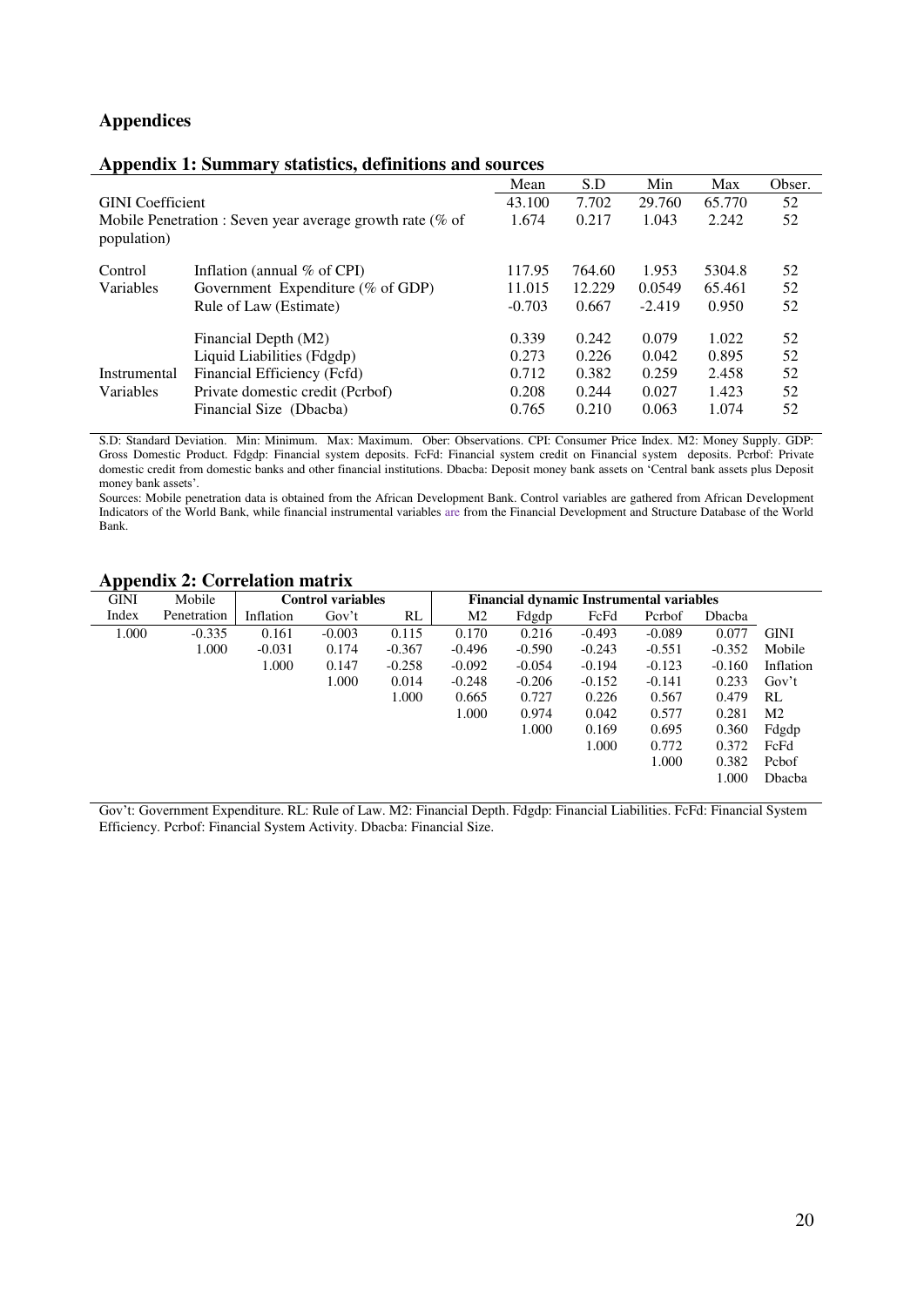#### **References**

Adams, R. H. (2004): "Economic growth, inequality and poverty: Estimating the growth elasticity poverty", World Development, 32(12), pp. 1989-2014.

Aikaeli, J. (2011): "Determinants of Excess Liquidity in Tanzania". African Finance Journal, 13(1), pp. 47-63

Aker, J. and Mbiti, I. (2010): "Mobile Phones and Economic Development in Africa". Journal of Economic Perspectives, 24(3), pp. 207-232.

Albanesi, S. (2007): "Inflation and Inequality". Journal of Monetary Economics, 54(4), pp.1088-1114.

Ali, A. A. and Thorbecke , E. (2000): "The State and Path of Poverty in Sub Saharan Africa: Some Preliminary Result". Journal of African Economies, 29(Suppl. 1), pp. 9-40.

Andrés, A. R. (2006): "Software piracy and income inequality". Applied Economic Letters, 13 (2), pp. 101-105.

Anyanwu, J. (2005): "Rural poverty in Nigeria: Profile, Determinants and Exit Paths". African Development Review, 17(3), pp. 435-460.

Anyanwu, J. (2011): "International Remittances and Income Inequality in Africa". Review of Economics and Business Studies, 7, pp. 117-148.

Anyanwu, J. (2013): "The correlates of poverty in Nigeria and policy implications". African Journal of Economic and Sustainable Development, 2(1), pp. 23-52.

Asongu, S. A. (2013a): "How has mobile phone penetration stimulated financial development in Africa". Journal of African Business, *14*(1), 7-18.

Asongu, S. A. (2013b): "How do institutions matter in the income-equalizing effect of mobile phone penetration?". European Economics Letters, 2(2), pp. 56-61.

Asongu, S. A. (2013c): "Investment And Inequality in Africa: Which Financial Channels Are Good For The Poor?". African Finance Journal, 15(2), pp. 43-65.

Asongu, S. A. (2013d): "How do financial reforms affect inequality through financial sector competition? Evidence from Africa". Economics Bulletin, *33*(1), pp.401-414.

Asongu, S. A. (2015a): "The impact of mobile phone penetration on African inequality". International Journal of Social Economics, 42(8), pp. 706-716.

Asongu, S. A. (2015b): "Financial Sector Competition and Knowledge Economy: Evidence from SSA and MENA Countries", Journal of the Knowledge Economy, 6(4), pp. 717-748.

Asongu, S. A. (2014): "Knowledge economy and financial sector competition in African countries". African Development Review, 26(2), pp. 333-346.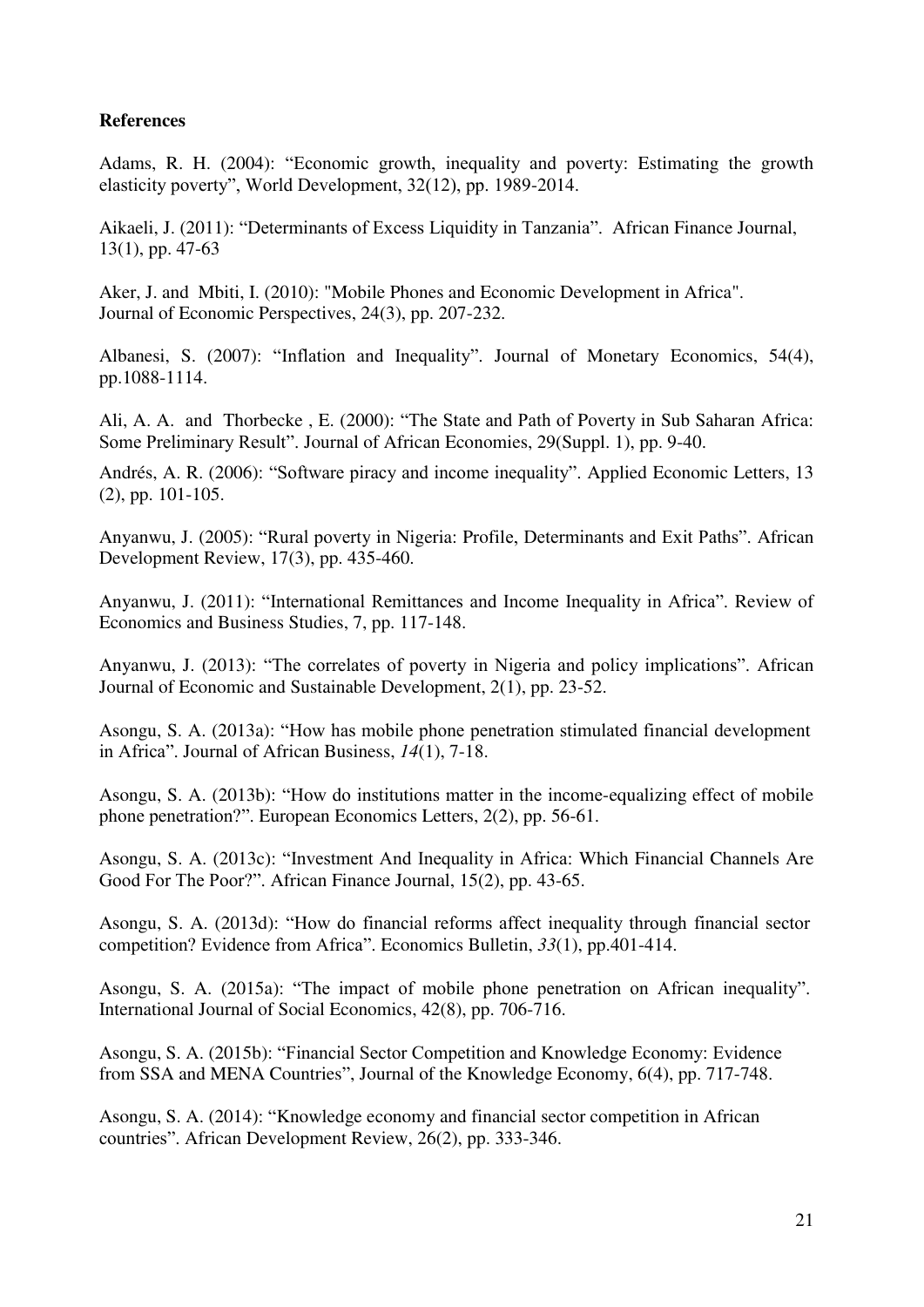Asongu, S. A. (2016): "Reinventing foreign aid for inclusive and sustainable development: Kuznets, Piketty and the great policy reversal". Journal of Economic Surveys, *doi/10.1111/joes.12109/full.* 

Batuo, E. M., Guidi, F. and Kupukile, M. (2010): "Financial Development and Income Inequality: Evidence from African Countries", African Development Bank.

Blas, J. (2014): "Inequality mar Africa's rise", Financial Times (October  $5<sup>th</sup>$ ). [http://www.ft.com/intl/cms/s/0/9e74aa50-1e4d-11e4-ab52-](http://www.ft.com/intl/cms/s/0/9e74aa50-1e4d-11e4-ab52-00144feabdc0.html#axzz3GWsY4I91) [00144feabdc0.html#axzz3GWsY4I91](http://www.ft.com/intl/cms/s/0/9e74aa50-1e4d-11e4-ab52-00144feabdc0.html#axzz3GWsY4I91) (Accessed: 27/10/2014)

Bulir, A. (1998): "Income inequality: does inflation matter?", IMF Working Paper No. 98/7, Washington.

Datt, G. and Ravallion, M. (1992): "Growth and Redistribution Component of Changes in Poverty Decomposition to Brazil and India in the 1980s". Journal of Development Economics, 38 (2), pp. 275-295.

Demombynes, G. and Thegeya, A. (2012, March): "Kenya's Mobile Revolution and the Promise of Mobile Savings". World Bank Policy Research Working Paper, No. 5988, Washington.

Dollar, D. and Kraay, A. (2003): "Institutions, Trade, and Growth". Journal of Monetary Economics, 50,(1), pp. 133-162.

Easterly, W. (2005): "Can foreign aid save Africa", Saint John's University.

Easterly, W. (2000): The Effect of IMF and World Bank Programs in Poverty, Washington DC: World Bank, Mimeo.

Efobi, U., Beecroft, I. and Osabuohien, E. (2014): "Access to and use of bank services in Nigeria: Micro-econometric evidence". Review of Development Finance, 4(2), pp. 104-114.

Fosu, A. K. (2015): "Growth, Inequality and Poverty in Sub-Saharan Africa: Recent Progress in a Global Context". Oxford Development Studies*,* 43(1)*,* pp. 44-59.

Fosu, A. K. (2008): "Inequality and the Growth-Poverty Nexus: Specification Empirics Using African Data". Applied Economics Letters, 15(7), pp. 563-566.

Fosu, A. K. (2009): "Inequality and the Impact of Growth on Poverty: Comparative Evidence for Sub-Saharan Africa". Journal of Development Studies, 45(5), pp. 726-745.

Fosu, A. K. (2010a): "The Effect of Income Distribution on the Ability of Growth to Reduce Poverty: Evidence from Rural and Urban African Economies". American Journal of Economics and Sociology, 69(3), pp. 1034-1053.

Fosu, A. K. (2010b): "Does Inequality Constrain Poverty Reduction Programs? Evidence from Africa". Journal of Policy Modeling, 32(6), pp. 818-827.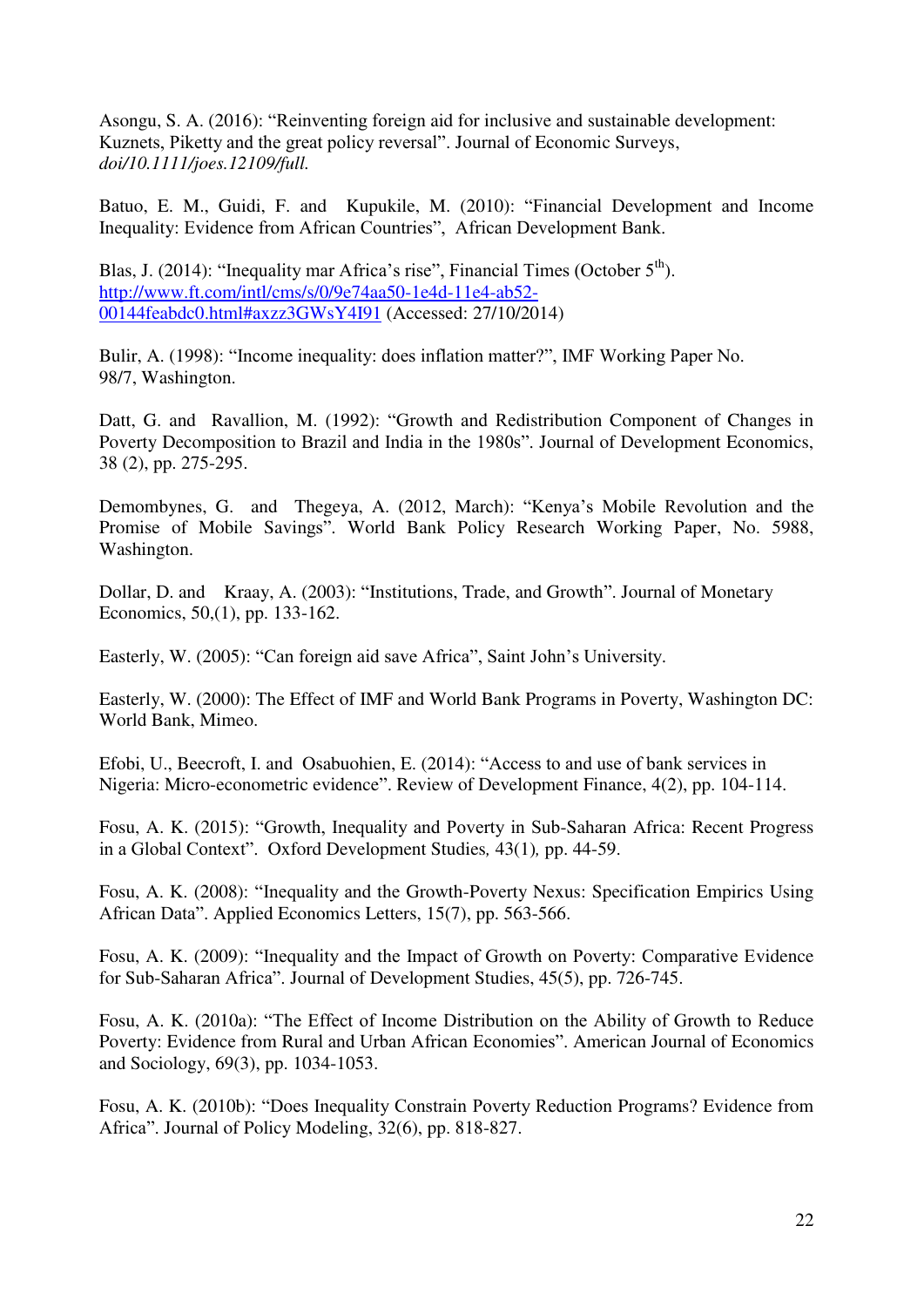Fosu, A. K. (2010c): "Inequality, Income and Poverty: Comparative Global Evidence". Social Sciences Quarterly, 91(5), pp. 1432-1446.

Fosu, A. K. (2011): "Growth, Inequality and Poverty Reduction in Developing Countries: Recent Global Evidence". UNU WIDER Working Paper 2011/01, Helsinki.

Ivatury, G. and Mas, I. (2008): *The early experience with branchless banking*. Washington, DC:CGAP.

Ivatury, G. and Pickens, M. (2006): *Mobile phone banking and low-income customers: Evidence from South Africa*. Washington, DC: Consultative group to assist the poor (CGAP) and the United Nations Foundation.

Jonathan, D. and Camilo, T. (2008): "Mobile banking and economic development: Linking adoption, impact and use". Asian Journal of Communication, 18(4), pp. 318-322.

Kai, H. and Hamori, S. (2009): "Globalization, financial depth and inequality in Sub-Saharan Africa". Economics Bulletin, 29(3), pp. 2025-2037.

Kakwani, N. (1993): "Poverty and Economic Growth with Application to Côte d'Ivoire". Review of Income and Wealth, 39(2) pp. 121-139.

Kalwij, A. and Verschoor, A., (2007): "Not by Growth Alone: The Role of the Distribution of Income in Regional Diversity in Poverty Reduction". European Economic Review, 51(4), pp. 805-829.

Kodila-Tedika, O. and Asongu, S. A., (2016): "Middle Class in Africa: Determinants and Consequences". International Economic Journal; Forthcoming*.* 

Lopéz, J. H., (2004): "Pro-growth, Pro-poor: Is There a Tradeoff?", World Bank Publications.

Mas, I. and Radcliffe, D. (2011): Mobile Payments Go Viral: M-PESA in Kenya. *Capco Institute's Journal of Financial Transformation, No. 32, p. 169, August 2011 YES AFRICA CAN: SUCCESS STORIES FROM A DYNAMIC CONTINENT, P. Chuhan-Pole and M. Angwafo, eds., World Bank, August 2011* 

Maurer, B. (2008, May): "Retail electronic payments systems for value transfers in the developing world", Department of Anthropology, University of California.

Mbiti, I. and Weil, D. N. (2011, June): "Mobile Banking: The Impact of M-Pesa in Kenya". NBER Working Paper No.17129, Cambridge.

Merritt, C. (2010, August): "Mobile Money Transfer Services: The Next Phase in the Evolution in Person-to-Person Payments", Federal Reserve Bank of Atlanta, Retail Payments Risk Forum White Paper, Atlanta.

Mlachila, M., Tapsoba, R. and Tapsoba, S. J. A. (2014): "A Quality of Growth Index for Developing Countries: A Proposal". IMF Working Paper No. 14/172, Washington.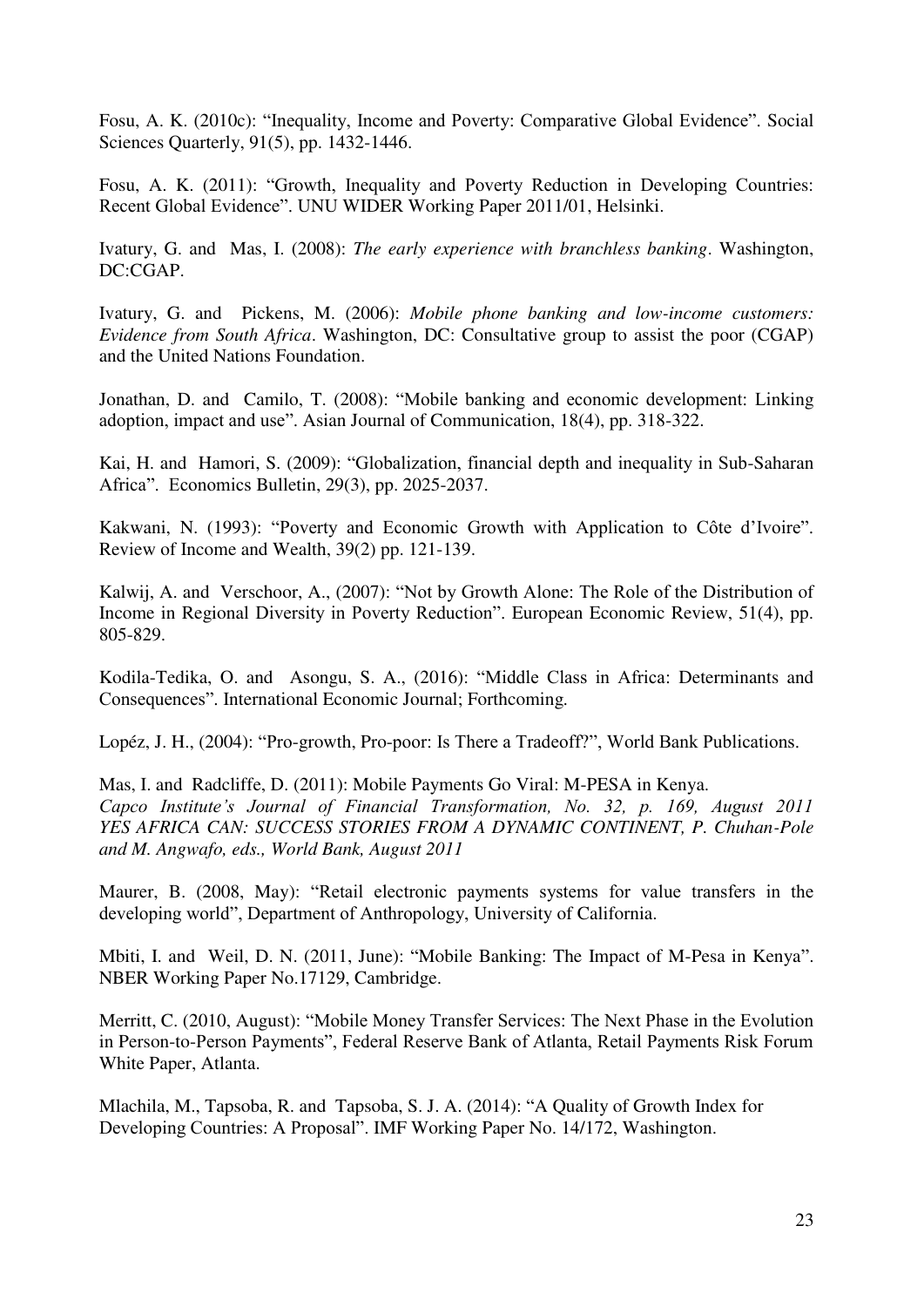Muchai, J. (2013): "Assessing The Finance-Growth Channel in Kenya: A VAR Analysis". African Finance Journal, 13(2), pp. 66-84.

Ncube, M., Anyanwu, J. C. and Hausken, K. (2014). "Inequality, Economic Growth and Poverty in the Middle East and North Africa (MENA)". African Development Review, 26(3), pp. 435-453.

Ndikumana, L. and Baliamoune-Lutz, M. (2008): "Corruption and Growth: Exploring the Investment Channel", University of Massachusetts, Amherst.

Obeng-Odoom, F. (2013): "Africa's Failed Economic Development Trajectory: A Critique". African Review of Economics and Finance, 4(2), pp. 151-175.

Obeng-Odoom, F. (2014): "Africa: On the Rise, but to Where?" Forum for Social Economics, 44(3), pp. 234-250.

Ondiege, P. (2010): "Mobile Banking in Africa: Taking the Bank to the People". Africa Economic Brief, 1(8), pp. 1-16.

Piketty, T. (2014): "Capital in the Twenty First Century", Harvard University Press.

Pinkivskiy, M. and Sala-i-Martin X., (2014): "Africa is on time". Journal of Economic Growth, 19(3), pp. 311-333.

Porteous, D. (2007): Just how transformational is m-banking? Retrieved 10 January, 2008, [http://www.finmarktrust.org.za/accessfrontier/Documents/transformational\\_mbanking.pdf](http://www.finmarktrust.org.za/accessfrontier/Documents/transformational_mbanking.pdf)

Ravallion, M. (1997): "Can High Inequality Developing Countries Escape Absolute Poverty". Economics Letters, 56(1), pp. 51-57.

Ravallion, M. and Chen, S. (2003): "Measuring Pro-Poor Growth". Economics Letters, 78(1), pp. 93-99.

Singh, P. (2014, September): "Austerity, Welfare State and Eco-Socialism: With Special reference to the United Kingdom". Economic and Political Weekly, XLIX(39), pp. 111-118.

Thorbecke, E. (2013): "The Interrelationship Linking Growth, Inequality and Poverty in Sub-Saharan Africa". Journal of African Economies, 33, Suppl\_1, pp. 15-48.

Thacker, K. U. M. and Wright, G. A. N. (2012, January): "Building Business Models for Money", *MicroSave Briefing* Note No.116.

The Economists (2008): Halfway There: How to promote the spread of mobile phones among the world's poorest. [http://www.economist.com/node/11465558?story\\_id=11465558.](http://www.economist.com/node/11465558?story_id=11465558) (08/11/2012)

United Nations (2013): "A New Global Partnership: Eradicate Poverty and Transform Economies Through Sustainable Development", The Report of the High-Level Panel of Eminent Persons on the Post-2015 Development Agenda.

[http://www.un.org/sg/management/pdf/HLP\\_P2015\\_Report.pdf](http://www.un.org/sg/management/pdf/HLP_P2015_Report.pdf) (Accessed: 27/10/2014).